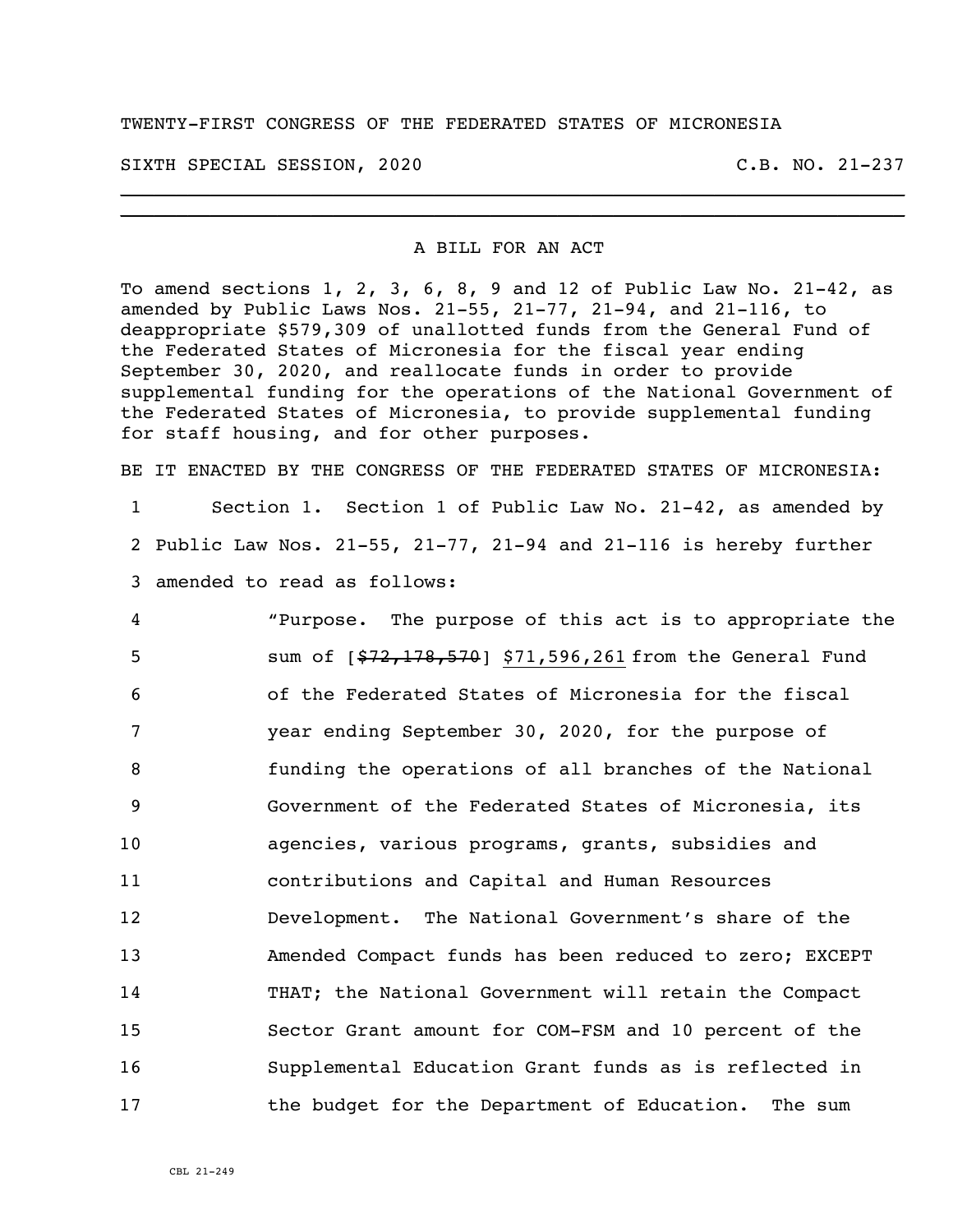| $\mathbf{1}$   | appropriated herein shall be apportioned as follows:"           |
|----------------|-----------------------------------------------------------------|
| $\overline{2}$ | Section 2. Section 2 of Public Law No. 21-42, as amended by     |
| 3              | Public Law No. 21-55, 21-77, 21-94 and 21-116 is hereby further |
| 4              | amended to read as follows:                                     |
| 5              | "Section 2. Operating Expenses of the Executive Branch.         |
| 6              | The sum of $\S[23, 522, 852]$ 23,652,848, or so much thereof    |
| 7              | as may be necessary, is hereby appropriated from the            |
| 8              | General Fund of the Federated States of Micronesia for          |
| 9              | the fiscal year ending September 30, 2020, for the              |
| 10             | purpose of funding the operations of the Executive              |
| 11             | Branch of the National Government during the fiscal year        |
| 12             | The sum appropriated by this section shall be<br>2020.          |
| 13             | apportioned as follows:                                         |
| 14             | (1) Office of the President.                                    |
| 15             | The sum of $$[1, 789, 536]$ 1,839,536, or so much thereof as    |
| 16             | may be necessary, for the operations of the Office of           |
| 17             | the President during the fiscal year 2020. The sum              |
| 18             | appropriated herein shall be apportioned as follows:            |
| 19             | Personnel \$ 656,593                                            |
| 20             | $\text{Trace}$<br>349,943                                       |
| 21             | Contractual Services  [650,000]<br>700,000                      |
| 22             | 130,000                                                         |
| 23             | 3,000<br>Fixed Assets                                           |
| 24             | (2) Department of Foreign Affairs.                              |
| 25             | The sum of $$[5,621,345]$ 5,681,345 or so much thereof as       |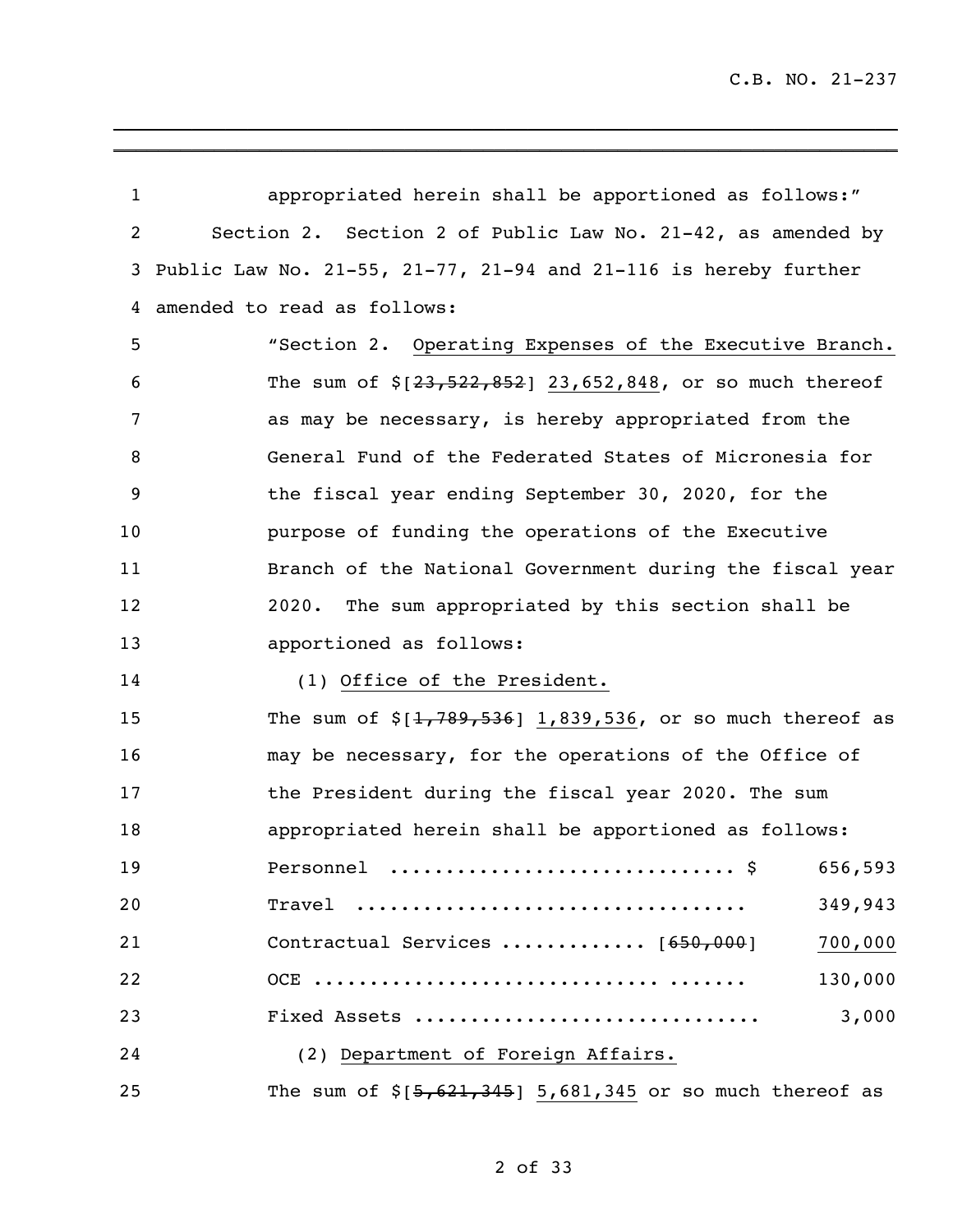| $\mathbf 1$ | may be necessary, for the operations of the Department               |
|-------------|----------------------------------------------------------------------|
| 2           | of Foreign Affairs during the fiscal year 2020. The sum              |
| 3           | appropriated herein shall be apportioned as follows:                 |
| 4           | Personnel, PROVIDED THAT, of this amount, \$166,000 shall            |
| 5           | be used to fund the Foreign Service                                  |
| 6           | 1,857,194                                                            |
| 7           | 246,685<br>Travel                                                    |
| 8           | 2,995,047<br>Contractual Services                                    |
| 9           | OCE, PROVIDED THAT \$25,000 is for the                               |
| 10          | Consulate of Guam $\ldots \ldots \ldots \ldots$ [434,163]<br>459,163 |
| 11          | Fixed Assets, PROVIDED THAT \$35,000 is for                          |
| 12          | the purchase of a new vehicle $[88, 256]$<br>123,256                 |
| 13          | (3) Department of Finance and Administration.                        |
| 14          | The sum of $$3,034,873$ , or so much thereof as may be               |
| 15          | necessary, for the operations of the Department of                   |
| 16          | Finance and Administration during the fiscal year 2020.              |
| 17          | The sum appropriated herein shall be apportioned as                  |
| 18          | follows:                                                             |
| 19          | Personnel  \$ 2,129,683                                              |
| 20          | 256,690                                                              |
| 21          | Contractual Services<br>227,500                                      |
| 22          | 276,500                                                              |
| 23          | Fixed Assets<br>144,500                                              |
| 24          | (4) Department of Resources and Development.                         |
| 25          | The sum of $$1,442,754$ , or so much thereof as may be               |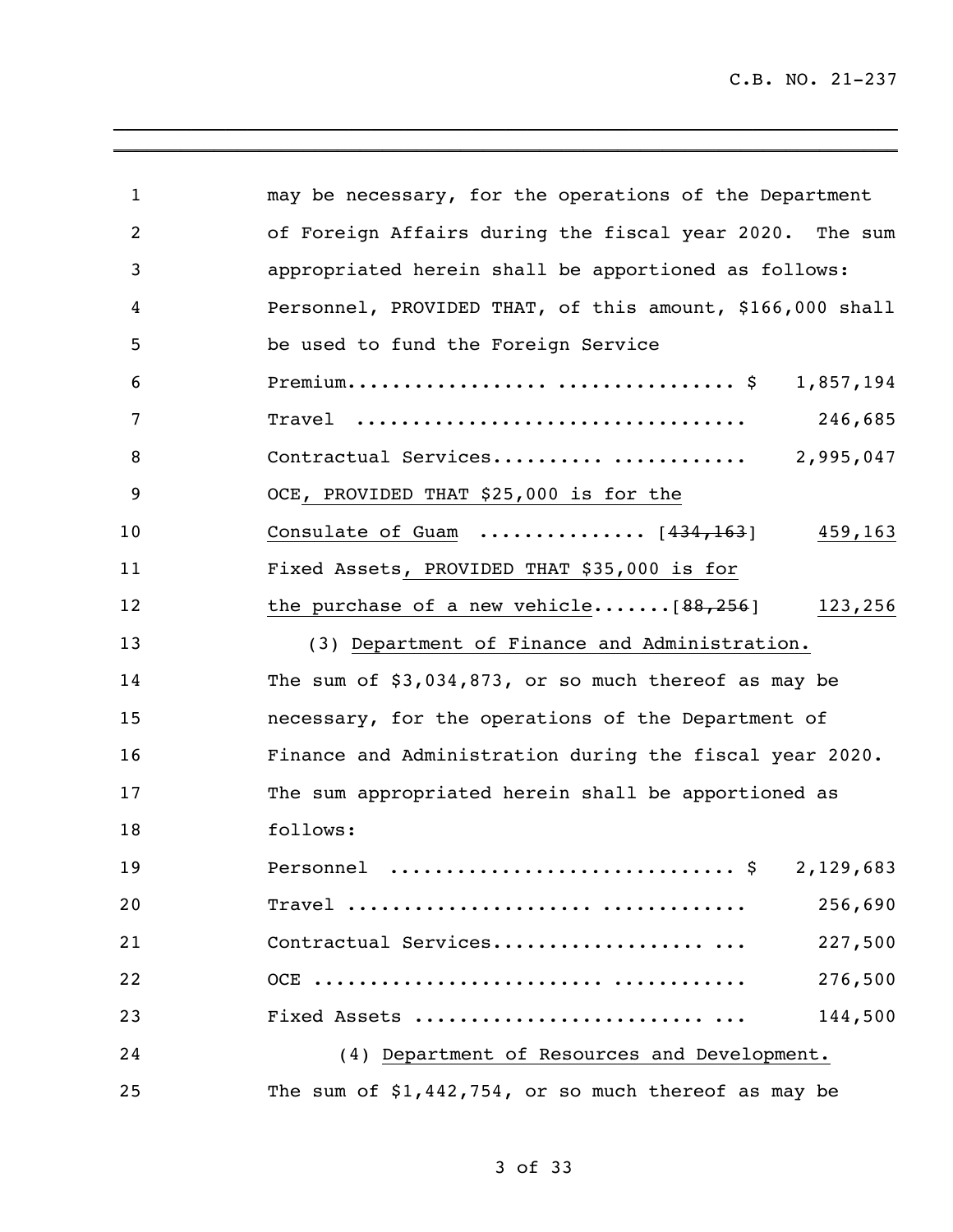| 1  | necessary, for the operations of the Department of      |  |
|----|---------------------------------------------------------|--|
| 2  | Resources and Development during the fiscal year 2020.  |  |
| 3  | The sum appropriated herein shall be apportioned as     |  |
| 4  | follows:                                                |  |
| 5  | Personnel $\frac{1}{5}$<br>907,314                      |  |
| 6  | 186,050                                                 |  |
| 7  | 59,850<br>Contractual Services                          |  |
| 8  | 187,540                                                 |  |
| 9  | 102,000<br>Fixed Assets                                 |  |
| 10 | (5) Department of Transportation, Communications        |  |
| 11 | and Infrastructure.                                     |  |
| 12 | The sum of $$2,652,922$ , or so much thereof as may be  |  |
| 13 | necessary, for the operations of the Department of      |  |
| 14 | Transportation, Communication & Infrastructure during   |  |
| 15 | the fiscal year 2020. The sum appropriated herein shall |  |
| 16 | be apportioned as follows:                              |  |
| 17 | 648,346                                                 |  |
| 18 | 166,462                                                 |  |
| 19 | Contractual Services<br>1,692,214                       |  |
| 20 | 96,600                                                  |  |
| 21 | 49,300<br>Fixed Assets                                  |  |
| 22 | (6) Department of Health and Social Affairs.            |  |
| 23 | The sum of \$831,957, or so much thereof as may be      |  |
| 24 | necessary, for the operations of the Department of      |  |
| 25 | Health and Social Affairs during the fiscal year 2020.  |  |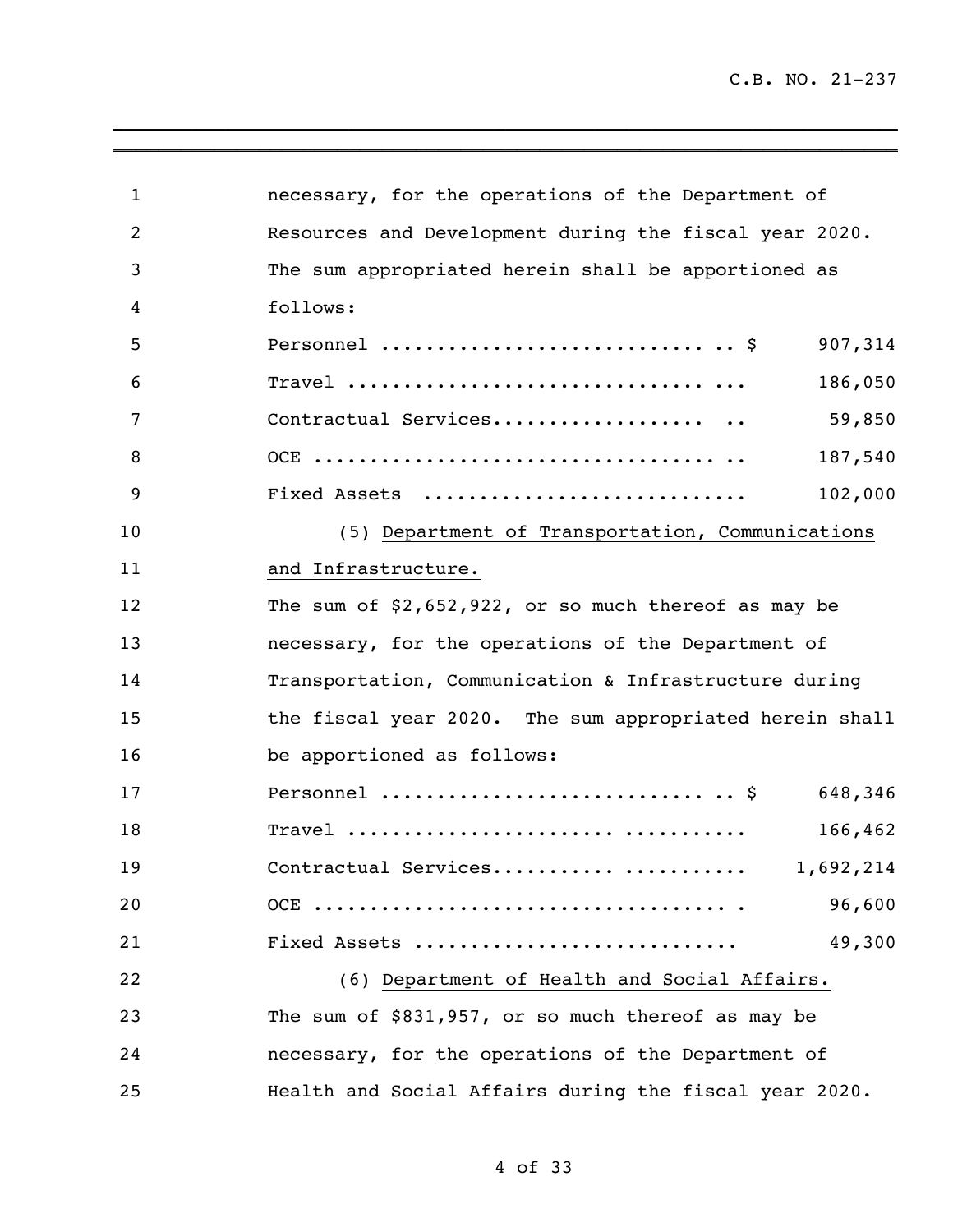| $\mathbf 1$ | The sum appropriated herein shall be apportioned as                                               |
|-------------|---------------------------------------------------------------------------------------------------|
| 2           | follows:                                                                                          |
| 3           | Personnel $\frac{1}{2}$<br>514,230                                                                |
| 4           | 82,609                                                                                            |
| 5           | Contractual Services<br>118,617                                                                   |
| 6           | 113,501                                                                                           |
| 7           | Fixed Assets<br>3,000                                                                             |
| 8           | (7) Department of Education.                                                                      |
| 9           | The sum of \$824,529, or so much thereof as may be                                                |
| 10          | necessary, for the operations of the Department of                                                |
| 11          | Education during the fiscal year 2020. Of the total                                               |
| 12          | amount of funds appropriated herein, \$366,598, shall be                                          |
| 13          | deemed to come from funds available under the                                                     |
| 14          | Supplemental Education Grant. The sum appropriated                                                |
| 15          | herein shall be apportioned as follows:                                                           |
| 16          | Personnel $\S$<br>437,498                                                                         |
| 17          | $Travel \dots \dots \dots \dots \dots \dots \dots \dots \dots \dots \dots \dots \dots$<br>173,654 |
| 18          | Contractual Services<br>159,226                                                                   |
| 19          | 49,651                                                                                            |
| 20          | Fixed Assets<br>4,500                                                                             |
| 21          | (8) Department of Justice.                                                                        |
| 22          | The sum of $$4,899,815$ , or so much thereof as may be                                            |
| 23          | necessary, for the operations of the Department of                                                |
| 24          | Justice during the fiscal year 2020. The sum                                                      |
| 25          | appropriated herein shall be apportioned as follows:                                              |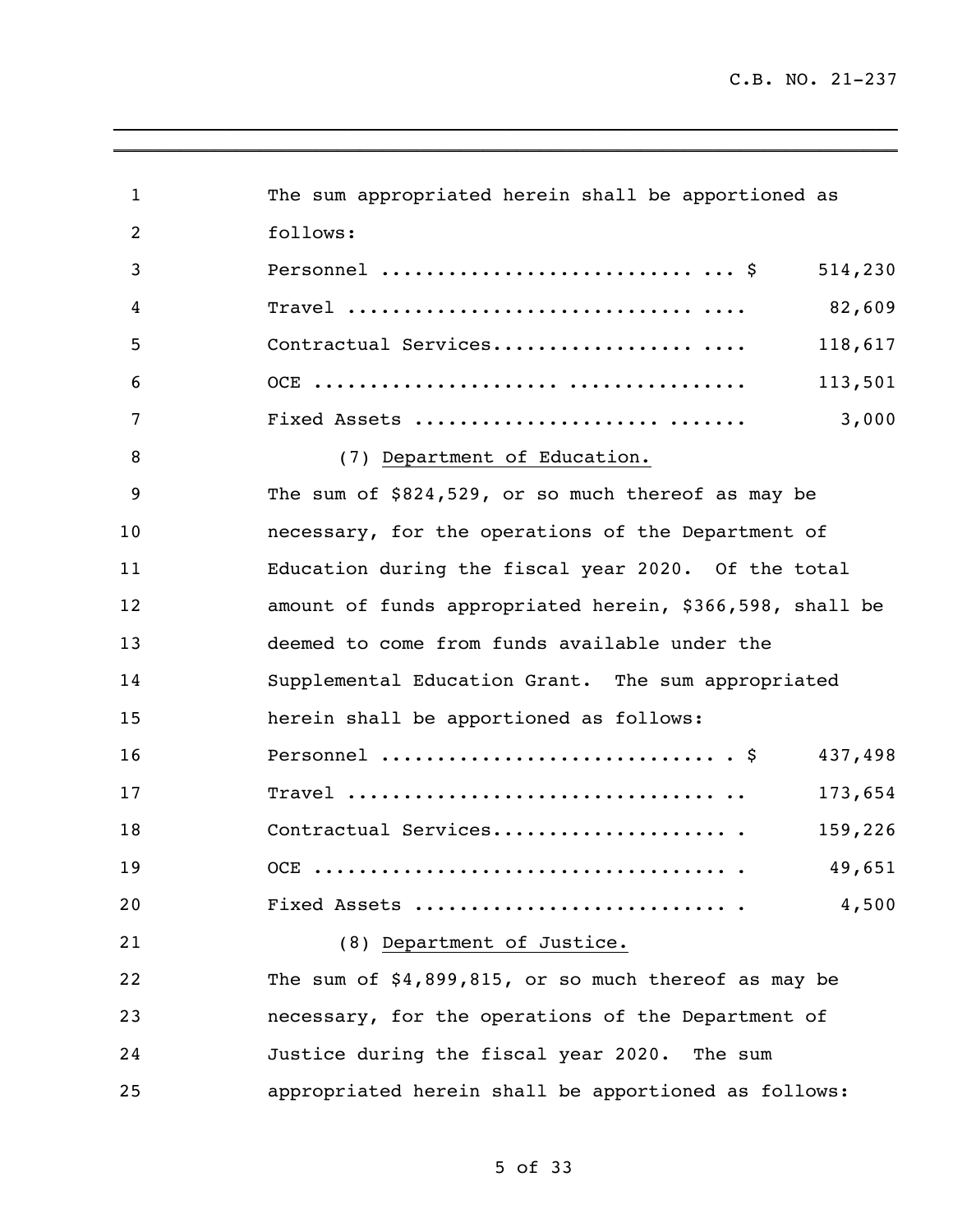| $\mathbf{1}$   |                                                              |
|----------------|--------------------------------------------------------------|
| $\overline{2}$ | 374,802                                                      |
| 3              | Contractual Services<br>634,977                              |
| 4              | 377,443                                                      |
| 5              | Fixed Assets<br>107,300                                      |
| 6              | (9) Department of Climate Change, Environment and            |
| 7              | Emergency Management.                                        |
| 8              | The sum of $\S[813, 734]$ 813,730, or so much thereof as may |
| 9              | be necessary, for the operations of the Department of        |
| 10             | Climate Change, Environment and Emergency Management         |
| 11             | during the fiscal year 2020. The sum appropriated            |
| 12             | herein shall be apportioned as follows:                      |
| 13             | 545,058                                                      |
| 14             | 105,452                                                      |
| 15             | Contractual Services<br>80,000                               |
| 16             | 47,120                                                       |
| 17             | Fixed Assets<br>36,100                                       |
| 18             | (10) Office of the Public Defender.                          |
| 19             | The sum of $$1,052,058$ , or so much thereof as may be       |
| 20             | necessary, for the operations of the Office of the           |
| 21             | Public Defender during the fiscal year 2020. The sum         |
| 22             | appropriated herein shall be apportioned as follows:         |
| 23             | 744,081                                                      |
| 24             | 105,027                                                      |
| 25             | Contractual Services<br>101,050                              |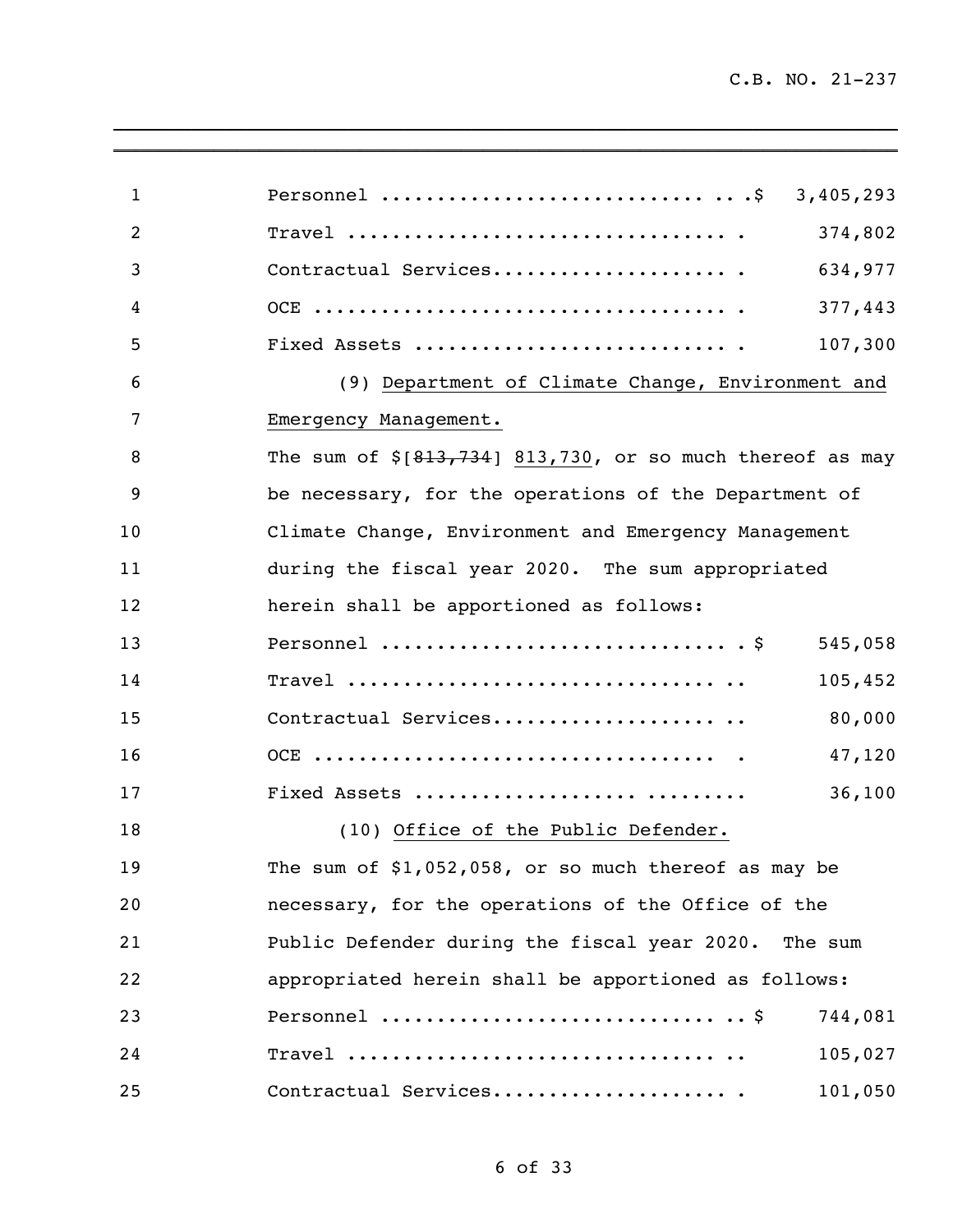| $\mathbf{1}$ |                                                          | 86,900  |
|--------------|----------------------------------------------------------|---------|
| 2            |                                                          | 15,000  |
| 3            | (11) Office of National Archives, Culture and            |         |
| 4            | Historic Preservation.                                   |         |
| 5            | The sum of \$226,259, or so much thereof as may be       |         |
| 6            | necessary, for the operations of the Office of National  |         |
| 7            | Archives, Culture and Historic Preservation during the   |         |
| 8            | fiscal year 2020. The sum appropriated herein shall be   |         |
| 9            | apportioned as follows:                                  |         |
| 10           | Personnel   .\$                                          | 138,018 |
| 11           |                                                          | 27,527  |
| 12           | Contractual Services                                     | 15,425  |
| 13           |                                                          | 20,289  |
| 14           | Fixed Assets                                             | 25,000  |
| 15           | (12) Office of Veteran's Affairs.                        |         |
| 16           | The sum of \$168,353, or so much thereof as may be       |         |
| 17           | necessary, for the operations of the Office of Veteran's |         |
| 18           | Affairs during the fiscal year 2020. The sum             |         |
| 19           | appropriated herein shall be apportioned as follows:     |         |
| 20           |                                                          | 79,240  |
| 21           |                                                          | 21,113  |
| 22           | Contractual Services                                     | 50,000  |
| 23           |                                                          | 18,000  |
| 24           | Fixed Assets                                             | $-0-$   |
| 25           | (13) Office of Personnel.                                |         |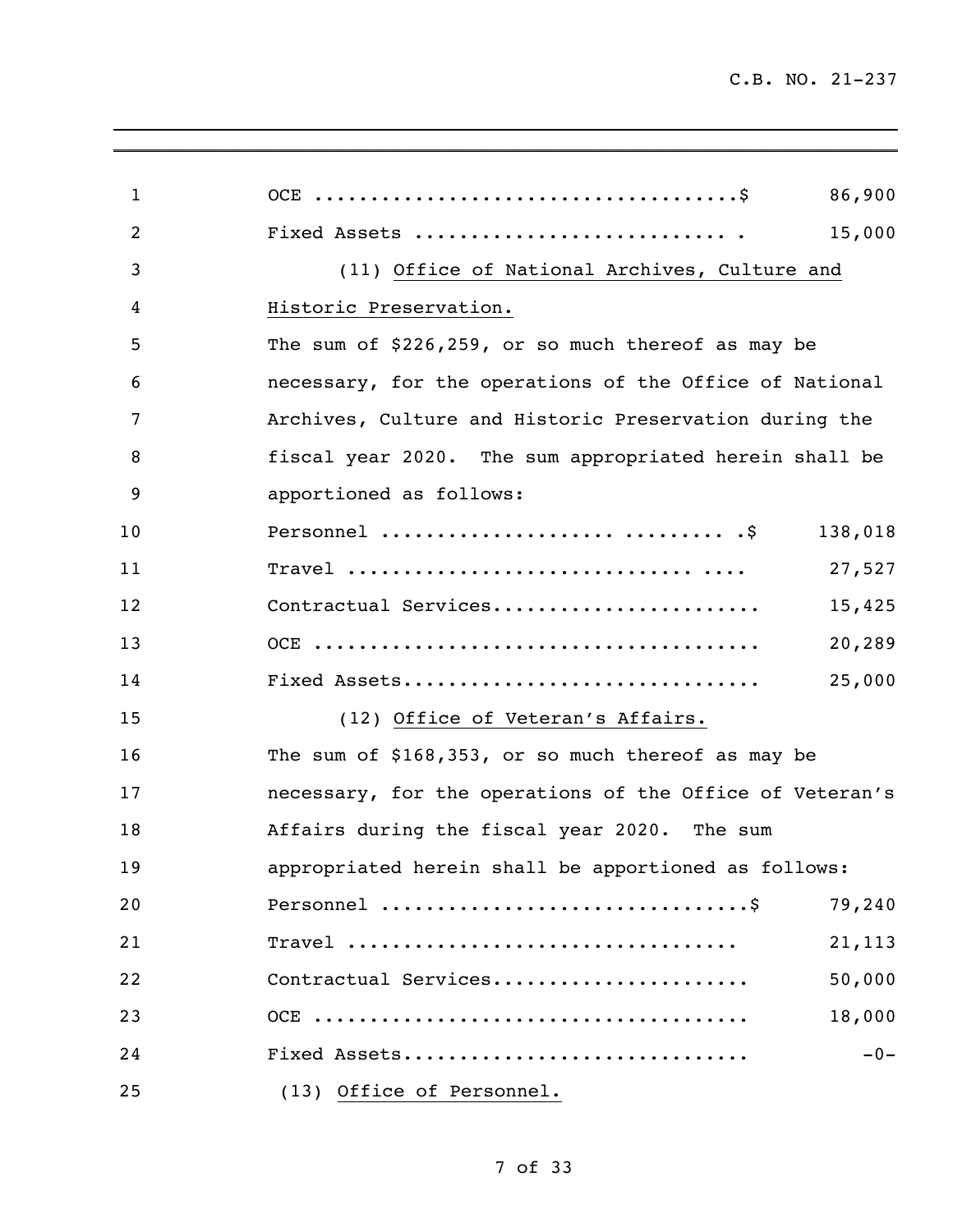| $\mathbf{1}$   | The sum of $[$164,717]$ \$184,717, or so much thereof as                    |
|----------------|-----------------------------------------------------------------------------|
| $\overline{2}$ | may be necessary, for the operations of the Office of                       |
| 3              | Personnel during the fiscal year 2020. The sum                              |
| 4              | appropriated herein shall be apportioned as follows:                        |
| 5              |                                                                             |
| 6              | Travel<br>6,238                                                             |
| 7              | Contractual Services<br>$-0-$                                               |
| 8              | 11,000                                                                      |
| 9              | Fixed Assets<br>$-0-$ "                                                     |
| 10             | Section 3. Section 3 of Public Law No. 21-42, as amended by                 |
| 11             | Public Laws Nos. $21-55$ , $21-77$ , $21-94$ and $21-116$ is hereby further |
| 12             | amended to read as follows:                                                 |
| 13             | "Section 3. Operating Expenses of the Legislative                           |
| 14             | The sum of $[$7,694,466]$ \$8,184,466, or so much<br>Branch.                |
| 15             | thereof as may be necessary, is hereby appropriated from                    |
| 16             | the General Fund of the Federated States of Micronesia                      |
| 17             | for the fiscal year ending September 30, 2020, for the                      |
| 18             | operations of the Legislative Branch of the National                        |
| 19             | Government during fiscal year 2020. The sum                                 |
| 20             | appropriated by this section shall be apportioned as                        |
| 21             | follows:                                                                    |
| 22             | (1) Speaker and Members.                                                    |
| 23             | The sum of $\S[3, 716, 895]$ 3,816,895, or so much thereof as               |
| 24             | may be necessary, for the operations of the Office of                       |
| 25             | the Speaker and Members of the Congress of the Federated                    |
|                |                                                                             |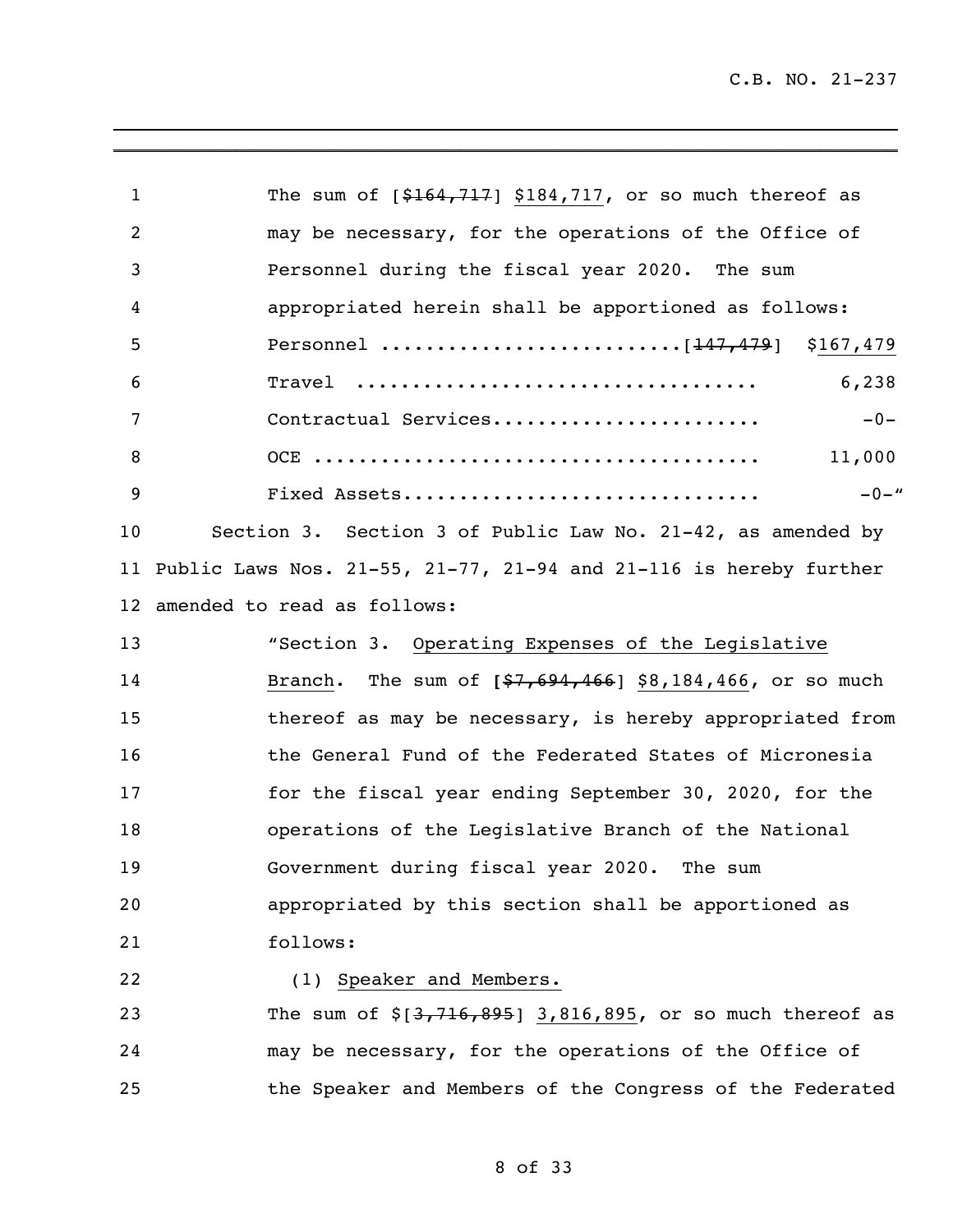| $\mathbf{1}$ | States of Micronesia during fiscal year 2020. The sum                                                           |
|--------------|-----------------------------------------------------------------------------------------------------------------|
| 2            | appropriated herein shall be apportioned as follows:                                                            |
| 3            |                                                                                                                 |
| 4            |                                                                                                                 |
| 5            | Contractual Services, of which up to [350,000] 450,000                                                          |
| 6            | may be used to assist Members and staff with current and                                                        |
| 7            | prior year medical costs, and up to \$50,000 may be used                                                        |
| 8            | to pay for outstanding prior year                                                                               |
| 9            |                                                                                                                 |
| 10           | $-0-$                                                                                                           |
| 11           | Fixed Assets<br>$-0-$                                                                                           |
| 12           | (2) Staff Offices.                                                                                              |
| 13           | The sum of $[$2,439,767]$ \$2,479,767, or so much thereof                                                       |
| 14           | as may be necessary, for the operations of the Congress                                                         |
| 15           | staff offices during fiscal year 2020, of which up to                                                           |
| 16           | 10,000 may be used to pay prior obligations. The sum                                                            |
| 17           | appropriated herein shall be apportioned as follows:                                                            |
| 18           | Personnel<br>1,211,71                                                                                           |
| 19           | 197,057<br>$\texttt{True}1 \dots \dots \dots \dots \dots \dots \dots \dots \dots \dots \dots \dots \dots \dots$ |
| 20           | Contractual Services<br>562,000                                                                                 |
| 21           | OCE, of which up to \$15,000 may be used for                                                                    |
| 22           | 349,000                                                                                                         |
| 23           | Fixed Assets<br>160,000                                                                                         |
| 24           | (3) Congress Delegation Offices.                                                                                |
| 25           | The sum of $$[1,537,804]$ 1,887,804, or so much thereof as                                                      |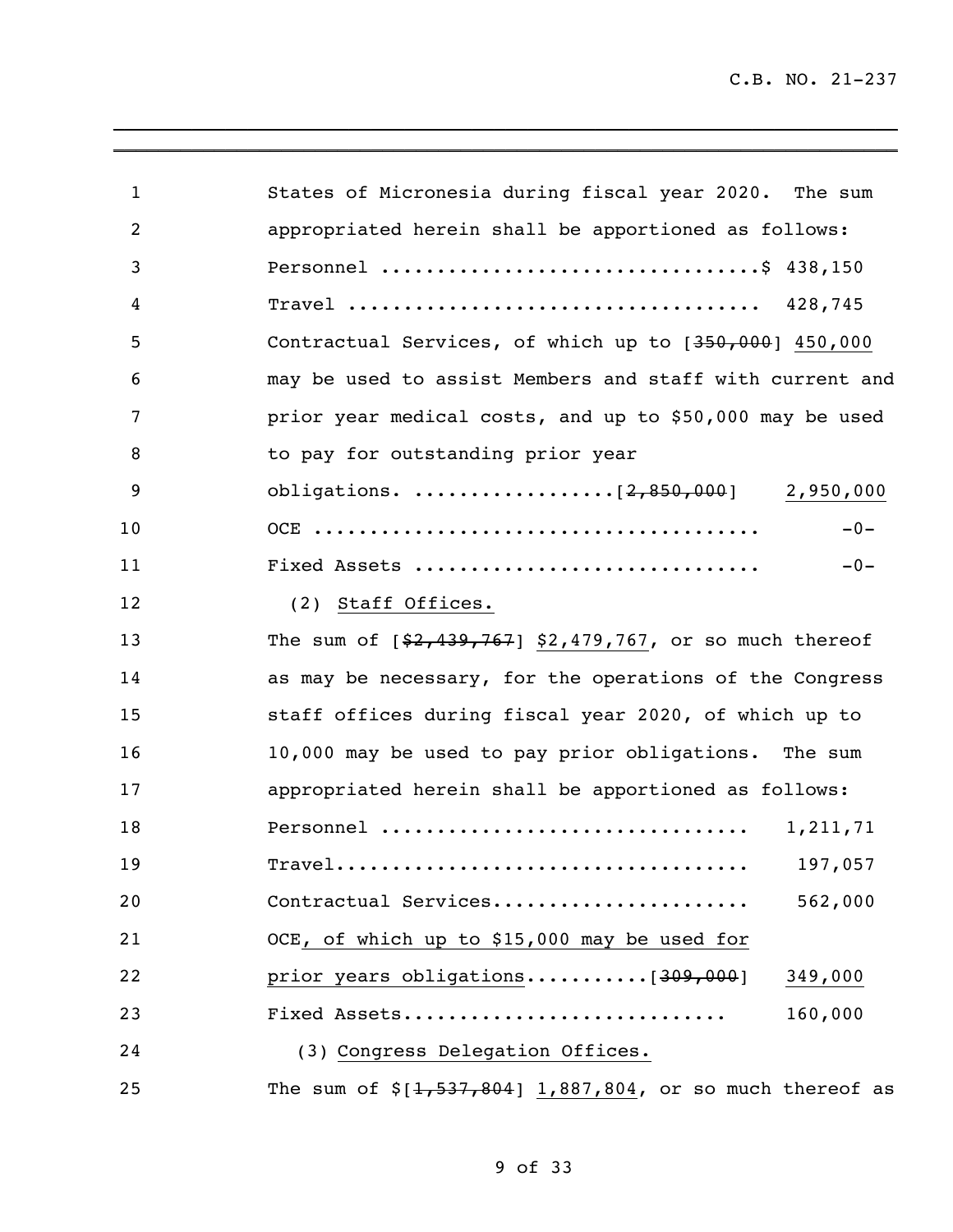| $\mathbf{1}$   | may be necessary, for the operations of the Congress                |
|----------------|---------------------------------------------------------------------|
| $\overline{2}$ | delegation offices during the fiscal year 2020. Of the              |
| 3              | amounts appropriated for contractual services within                |
| 4              | each Delegation Office, up to a maximum of \$[ <del>100,000</del> ] |
| 5              | 125,000 per Member, at the Delegation Offices'                      |
| 6              | discretion, may be used for Representation including                |
| 7              | prior year obligations. The sum appropriated is                     |
| 8              | apportioned as follows:                                             |
| 9              | (a) Kosrae Delegation Office                                        |
| 10             | $-0-$<br>\$                                                         |
| 11             | 250,000                                                             |
| 12             | 20,000                                                              |
| 13             | Fixed Assets<br>$-0-$                                               |
| 14             | 270,000                                                             |
| 15             | (b) Pohnpei Delegation Office                                       |
| 16             | 7,804                                                               |
| 17             | 500,000                                                             |
| 18             | 30,000                                                              |
| 19             | Fixed Assets<br>$-0-$                                               |
| 20             | 537,804                                                             |
| 21             | (c) Chuuk Delegation Office                                         |
| 22             | $-0-$                                                               |
| 23             | 760,000                                                             |
| 24             | 40,000                                                              |
| 25             | Fixed Assets<br>10,000                                              |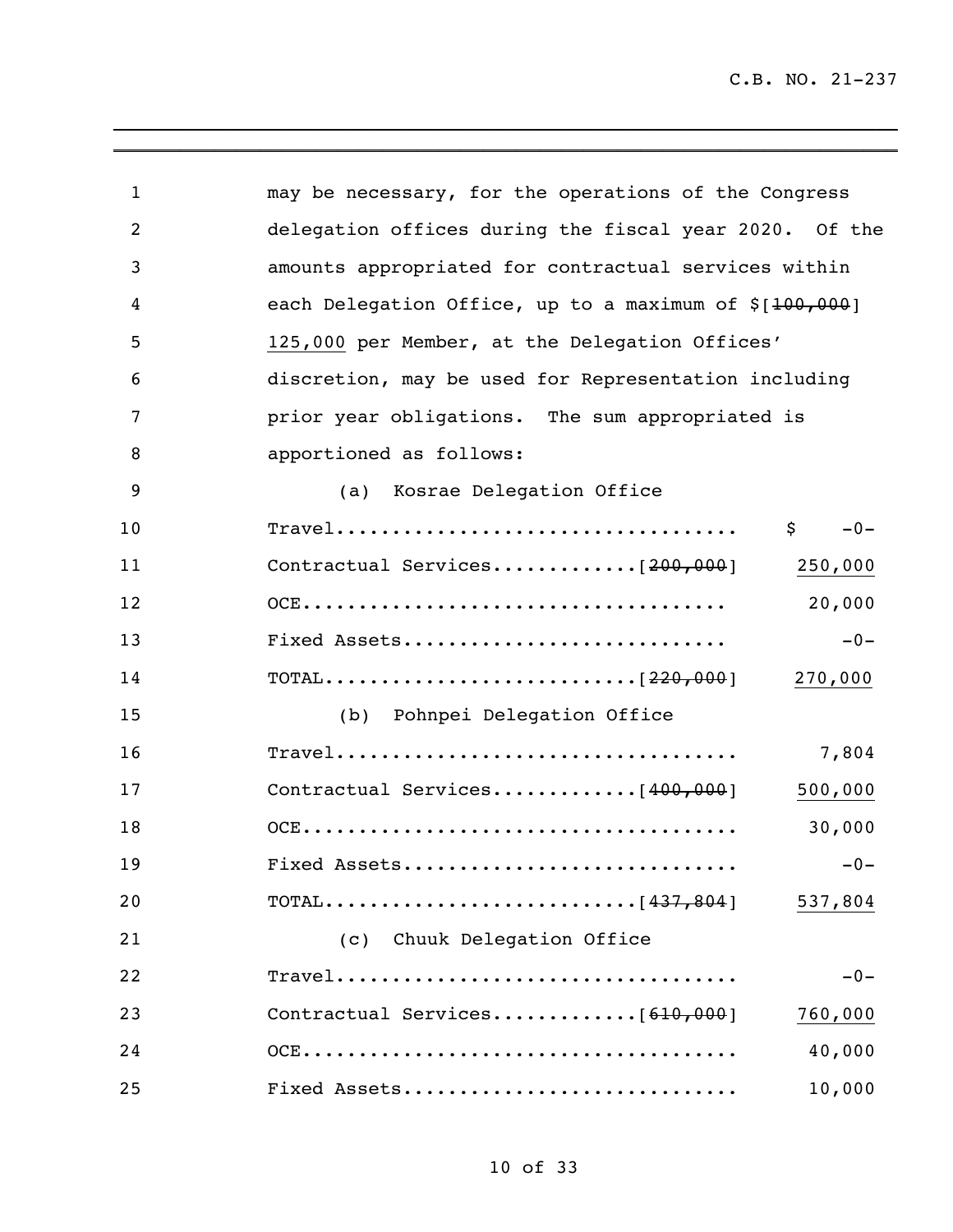| 1  | TOTAL\$[660,000] 810,000                                                                                 |
|----|----------------------------------------------------------------------------------------------------------|
| 2  | (d) Yap Delegation Office                                                                                |
| 3  | $\texttt{True}1 \dots \dots \dots \dots \dots \dots \dots \dots \dots \dots \dots \dots \dots$<br>10,000 |
| 4  | Contractual Services[ <del>185,000</del> ] 235,000                                                       |
| 5  |                                                                                                          |
| 6  | 5,000<br>Fixed Assets                                                                                    |
| 7  |                                                                                                          |
| 8  | Section 4. Section 6 of Public Law 21-42, as amended by                                                  |
| 9  | Public Law No. 21-94, is hereby further amended to read as                                               |
|    | 10 follows:                                                                                              |
| 11 | "Section 6. Operating Expenses of Agencies of the                                                        |
| 12 | National Government. The sum of [\$2,854,631]                                                            |
| 13 | \$2,894,631, or so much thereof as may be necessary, is                                                  |
| 14 | hereby appropriated from the General Fund of the                                                         |
| 15 | Federated States of Micronesia for the fiscal year                                                       |
| 16 | ending September 30, 2020, for the operations of the                                                     |
| 17 | following boards, commissions and agencies during the                                                    |
| 18 | fiscal year 2020. The sum appropriated by this                                                           |
| 19 | section shall be apportioned as follows:                                                                 |
| 20 | (1) National Oceanic Resource Management Authority                                                       |
| 21 | $(NORMAL)$ .                                                                                             |
| 22 | The sum of $[$1,001,052]$ \$1,041,052, or so much thereof                                                |
| 23 | as may be necessary, for the operations of NORMA for                                                     |
| 24 | the fiscal year 2020. The sum appropriated herein                                                        |
| 25 | shall be apportioned as follows:                                                                         |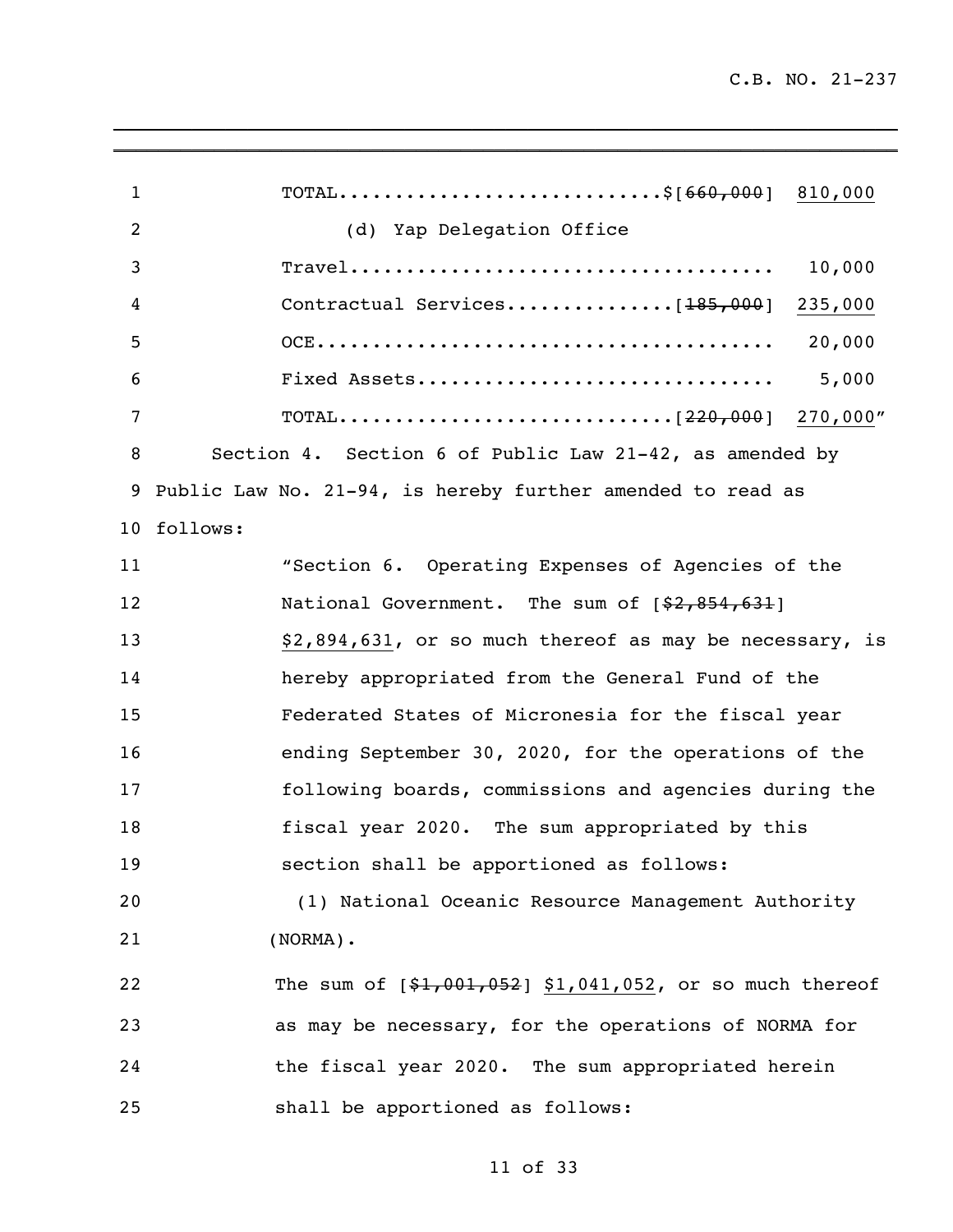| 1              | Personnel \$[ <del>618,705</del> ]                     | 658,705 |
|----------------|--------------------------------------------------------|---------|
| $\overline{2}$ |                                                        | 140,897 |
| 3              | Contractual Services                                   | 168,150 |
| 4              |                                                        | 73,300  |
| 5              | Fixed Assets                                           | $-0-$   |
| 6              | (2) Board of Regents (COM-FSM).                        |         |
| 7              | The sum of \$115,000, or so much thereof as may be     |         |
| 8              | necessary, for the operations of the Board of Regents, |         |
| 9              | COM-FSM during the fiscal year 2020. The sum           |         |
| 10             | appropriated herein shall be apportioned as follows:   |         |
| 11             |                                                        | $-0-$   |
| 12             |                                                        | $-0-$   |
| 13             | Contractual Services                                   | $-0-$   |
| 14             |                                                        |         |
| 15             |                                                        | $-0-$   |
| 16             | (3) FSM Banking Board.                                 |         |
| 17             | The sum of \$214,773, or so much thereof as may be     |         |
| 18             | necessary, for the operations of FSM Banking Board     |         |
| 19             | during the fiscal year 2020.                           |         |
| 20             | The sum appropriated herein shall be apportioned as    |         |
| 21             | follows:                                               |         |
| 22             |                                                        | 93,068  |
| 23             |                                                        | 74,380  |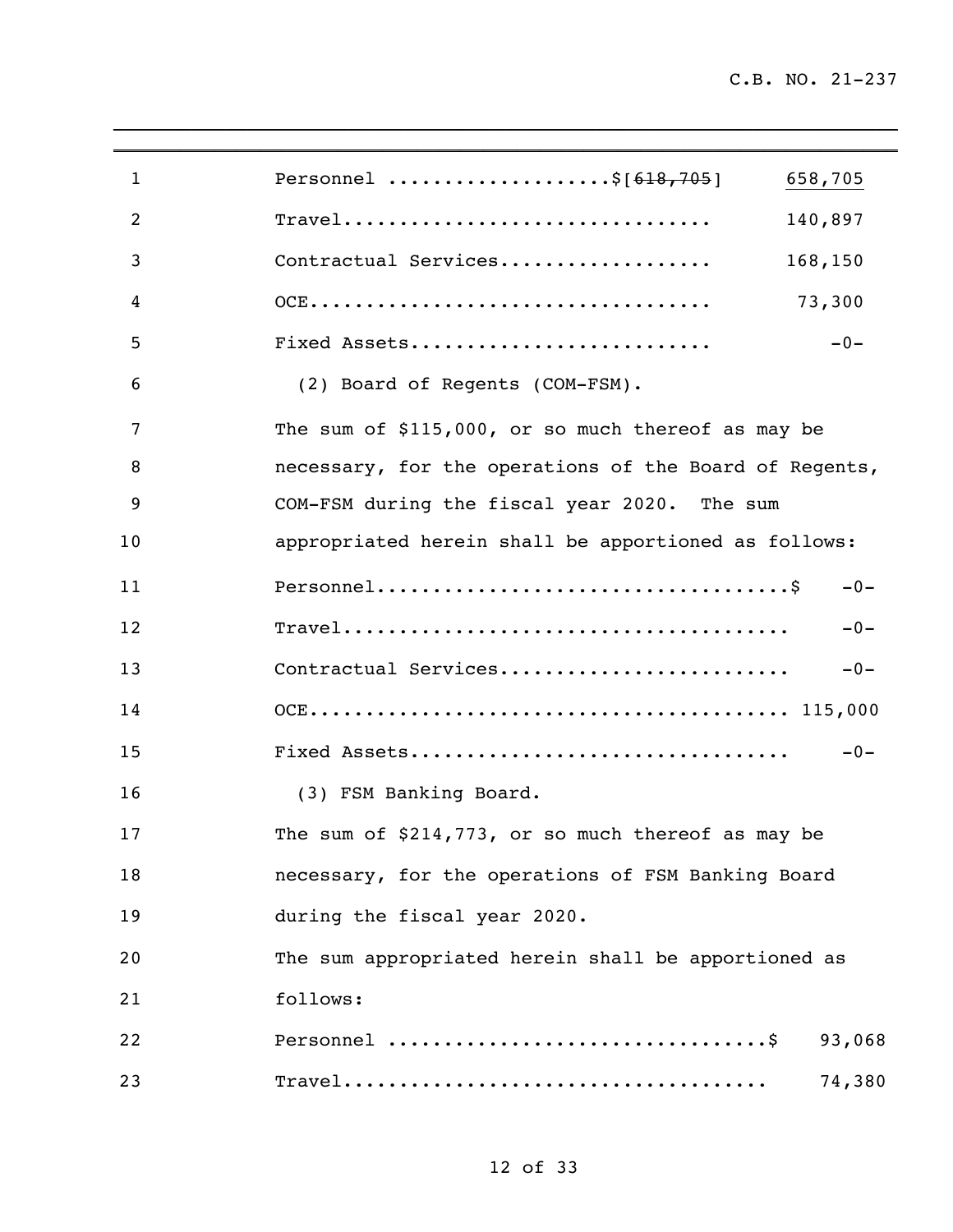| $\mathbf{1}$   | Contractual Services\$<br>22,225                           |
|----------------|------------------------------------------------------------|
| $\overline{2}$ | 25,100                                                     |
| 3              | Fixed Assets<br>$-0-$                                      |
| 4              | (4) FSM Insurance Board.                                   |
| 5              | The sum of \$575,498, or so much thereof as may be         |
| 6              | necessary, the operations of FSM Insurance Board during    |
| 7              | the fiscal year 2020. The sum appropriated herein          |
| 8              | shall be apportioned as follows:                           |
| 9              | Personnel \$ 131,531                                       |
| 10             |                                                            |
| 11             | Contractual Services 347,175                               |
| 12             |                                                            |
| 13             | Fixed Assets<br>52,100                                     |
| 14             | (5) FSM Postal Services.                                   |
| 15             | The sum of \$948,308, or so much thereof as may be         |
| 16             | necessary, for the operations of the National Postal       |
| 17             | Services during the fiscal year 2020. The sum              |
| 18             | appropriated herein shall be apportioned as follows:       |
| 19             | Personnel \$546,818                                        |
| 20             | 38,176                                                     |
| 21             | Contractual Services<br>187,119                            |
| 22             | 146,195                                                    |
| 23             | 30,000''<br>Fixed Assets                                   |
|                |                                                            |
| 24             | Section 5. Section 8 of Public Law No. 21-42 as amended by |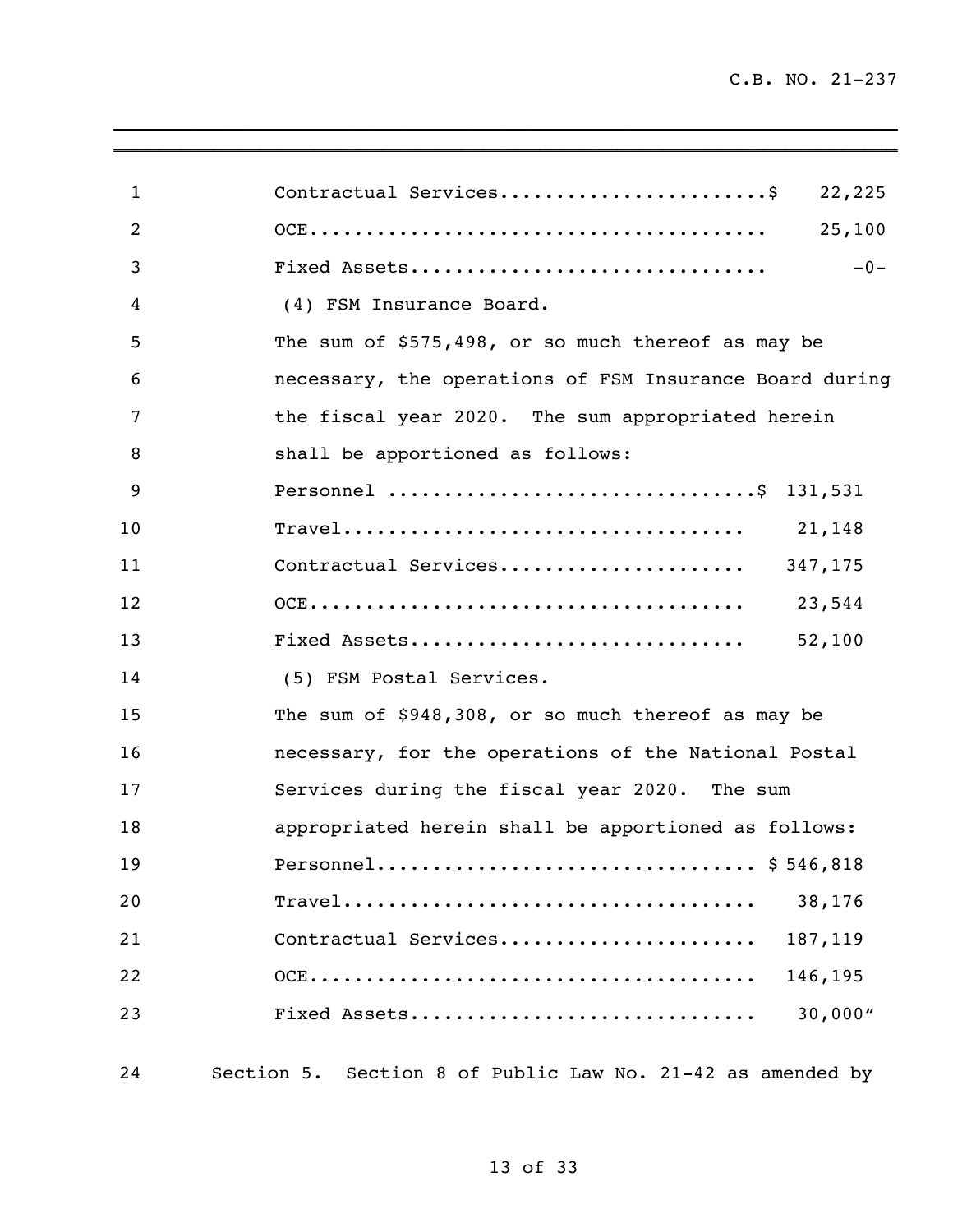Public Laws Nos. 21-55 and 21-94, is hereby further amended to read as follows: "Section 8. Grants, Subsidies and Contributions. The 4 sum of  $\frac{17,761,230}{16,997,925}$ , or so much thereof as may be necessary, is hereby appropriated from the General Fund of the Federated States of Micronesia for the fiscal year ending September 30, 2020, for the following grants, subsidies and contributions during fiscal year 2020. The sum appropriated by this section shall be apportioned as follows: 11 (1) Office of the President. (a) Asia Pacific Inst. Broadcasting 13 Development (AIBD) ...........................\$ 4,500 (b) Asia-Pacific Broadcasting Union (ABU) ..................................... 800 (c) Pacific Island News Association 350 (d) Asia Pacific Investment ........ 250 (e) Former Presidents' Allowance ... 50,000 (f) Joint Committee on Compact Review and Planning (JCRP); \$160,000 to be used for Jim Stovall's legal fees ..................... . 910,000 (2) Department of Foreign Affairs. (a) Pacific Island Forum Secretariat. 57,000 (b) Secretariat of the Pacific Community 65,000 (c) ESCAP .......................... 5,000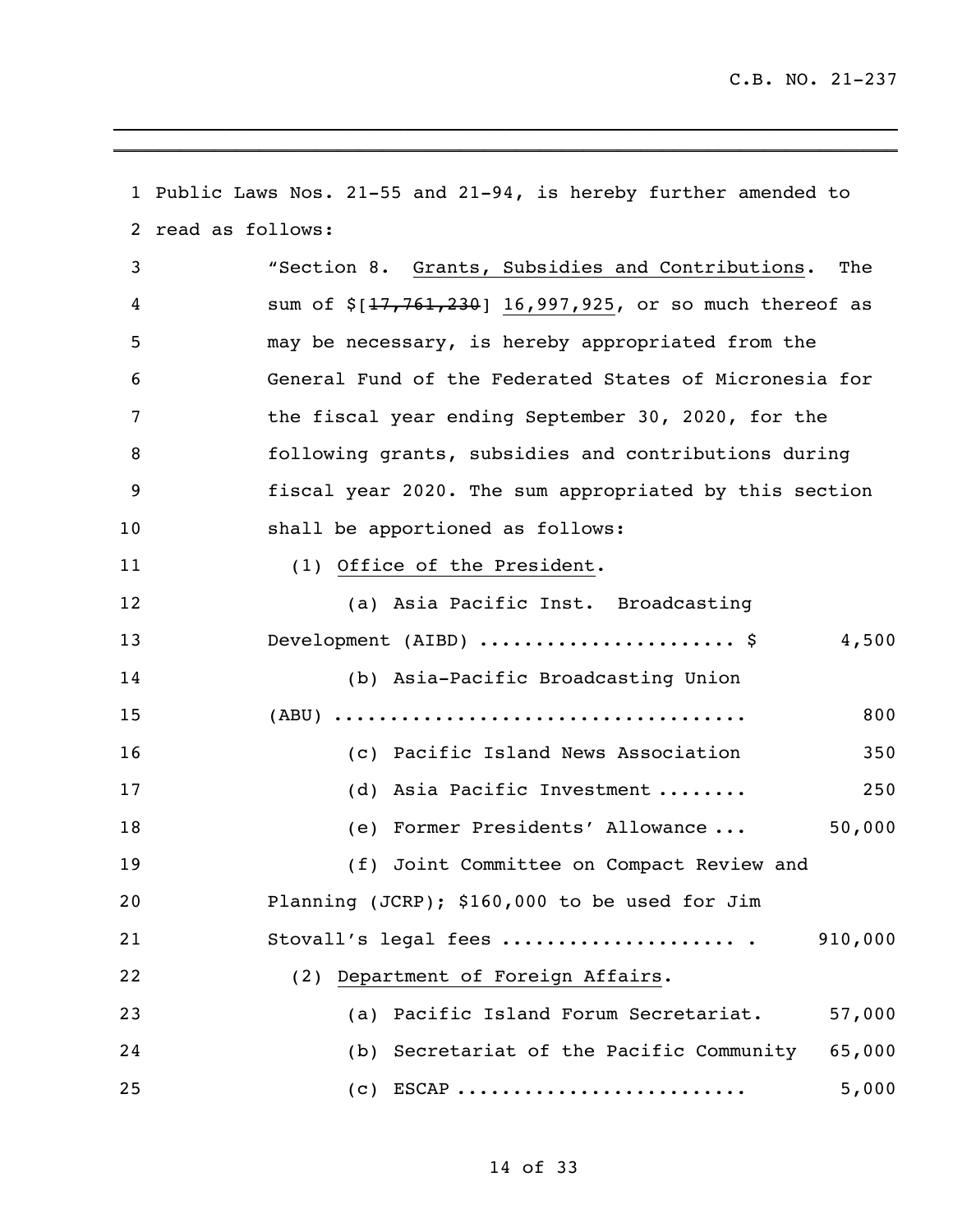| $\mathbf{1}$   | (d) | UN Membership Fee                                             | 50,000  |
|----------------|-----|---------------------------------------------------------------|---------|
| $\overline{2}$ | (e) | East West Center  \$                                          | 5,000   |
| 3              | (f) | ACP Cotonou Membership Fees                                   | 17,000  |
| 4              | (g) | SPC Office Space                                              | 29,670  |
| 5              | (h) | SIS Program                                                   | 10,000  |
| 6              | (i) | IOM Membership Fee                                            | 600     |
| 7              | (j) | SPC Host Grant                                                | 20,000  |
| 8              |     | (k) Differential for foreign currency                         |         |
| 9              |     | adjustment                                                    | 1,290   |
| 10             |     | $(1)$ FSM Day                                                 | 20,000  |
| 11             |     | (m) 2020 Games in Japan - Representation and                  |         |
| 12             |     | Participation (FSM Embassy/Tokyo)                             | 30,000  |
| 13             |     | (o) Prior year obligation $-$ PIF                             | 1,611   |
| 14             |     | (p) Guam consulate citizen's outreach                         | 25,000  |
| 15             |     | (3) Department of Finance and Administration.                 |         |
| 16             |     | (a) CTA-OCO Membership Fee                                    | 14,024  |
| 17             |     | (b) Maintenance Fee for Financial                             |         |
| 18             |     | Management System (FMIS)                                      | 55,000  |
| 19             |     | $(c)$ PITTA — CTA $\ldots \ldots \ldots \ldots \ldots \ldots$ | 9,000   |
| 20             |     | (d) ADB, IMF & Budget Finance Policy                          |         |
| 21             |     | Consultations                                                 | 25,000  |
| 22             |     | (e) Macro Economist Advisor                                   | 200,000 |
| 23             |     | (f) Global Forum Membership Fee                               | 26,000  |
| 24             |     | (g) PFTAC Membership Fee                                      | 20,000  |
| 25             |     | (h) CTA Conference                                            | 35,000  |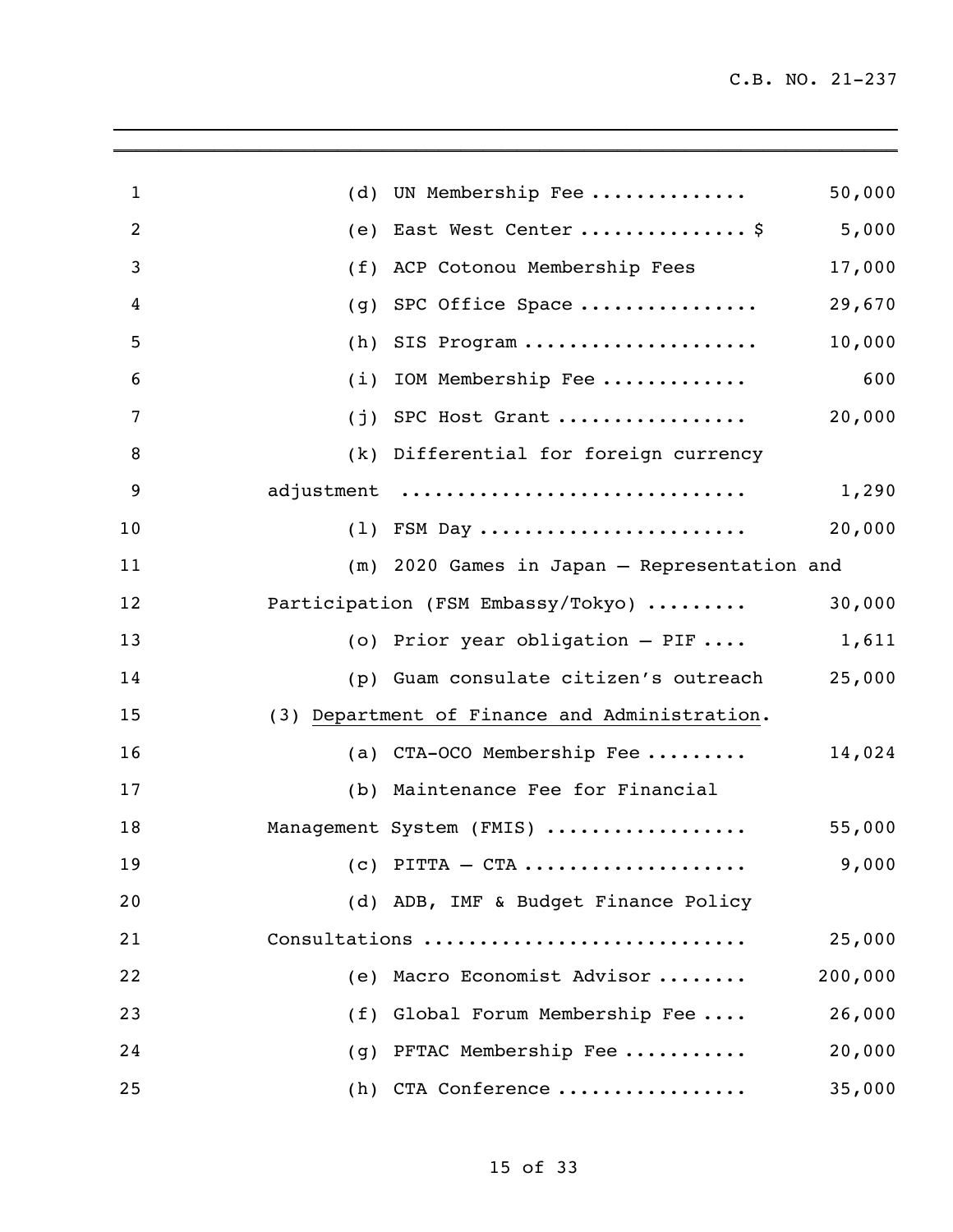| $\mathbf{1}$   | (i) FSM national government taxes prior             |     |
|----------------|-----------------------------------------------------|-----|
| $\overline{2}$ | year debts to social security $(4th$ quarter        |     |
| 3              | 2018 to $1^{st}$ quarter 2019)  \$<br>44,000        |     |
| 4              | (j) Prior years obligations for Chuuk               |     |
| 5              | Finance Office<br>7,560                             |     |
| 6              | (k) Finance prior years obligations                 |     |
| 7              | for acting capacity<br>1,150                        |     |
| 8              | $-0-$<br>(1) FSM Trust Fund Board                   |     |
| 9              | (4) Department of Resources and Development.        |     |
| 10             | (a) Pacific Island Development Program              |     |
| 11             | 15,000                                              |     |
| 12             | (b) Pacific Asian Travel Association                |     |
| 13             | 6,000                                               |     |
| 14             | 30,000<br>(c) United Nations Development Program    |     |
| 15             | Food Agriculture Organization (FAO) 4,800<br>(d)    |     |
| 16             | 530<br>Western Forestry Leadership Coalition<br>(e) |     |
| 17             | 60,000<br>Matching to SPC Projects<br>(f)           |     |
| 18             | 10,000<br>(g) Micronesian Challenge                 |     |
| 19             | 2,500<br>(h) Micronesian Cruise Association.        |     |
| 20             | (i) South Pacific Tourism Organization<br>8,000     |     |
| 21             | $(j)$ IRENA<br>250                                  |     |
| 22             | (k) Micronesia Trade Committee<br>30,000            |     |
| 23             | (1) Convention on Biological                        |     |
| 24             | Diversity (CBD)<br>1,000                            |     |
| 25             | $(m)$ IFAD                                          | 500 |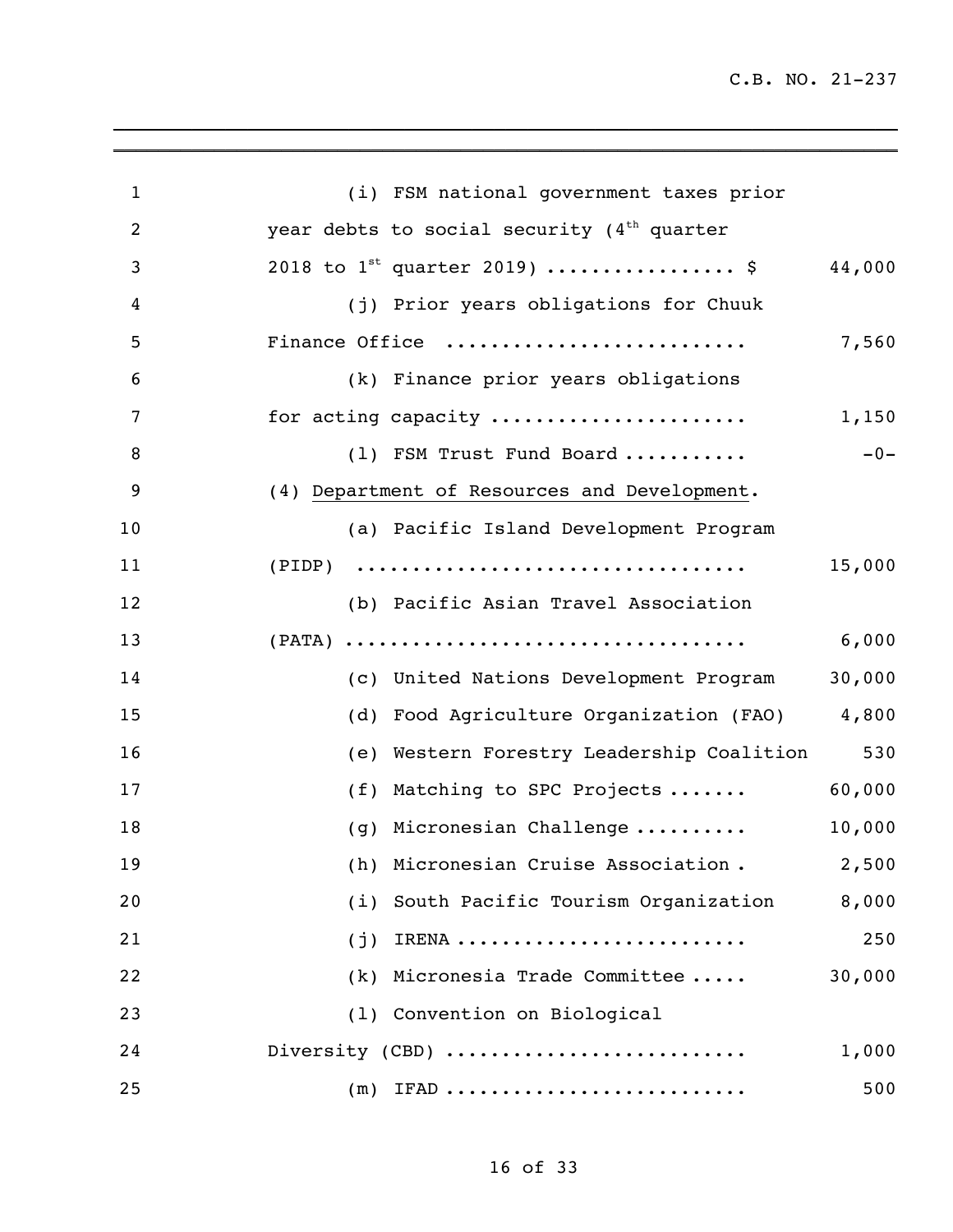| $\mathbf{1}$   | UNIDO Membership<br>(n)                                                      | 1,000   |
|----------------|------------------------------------------------------------------------------|---------|
| $\overline{2}$ | (o) Micronesia Island Forum                                                  |         |
| 3              | Membership Fee \$                                                            | 15,000  |
| 4              | (p) Hosting of the Micronesian                                               |         |
| 5              | Islands Forum                                                                | $-0-$   |
| 6              | $(q)$ Pacific Festival                                                       | $-0-$   |
| 7              | (5) Department of Health and Social Affairs.                                 |         |
| 8              | (a)                                                                          | 3,000   |
| 9              | (b)                                                                          | 4,650   |
| 10             | (C)                                                                          | 20,000  |
| 11             | Association of Territorial Health<br>(d)                                     | 4,000   |
| 12             | Nursing and Medical Licensing<br>(e)                                         | 60,000  |
| 13             | FSM Red Cross<br>(f)                                                         | 70,000  |
| 14             | UNICEF (Vaccine & TB Drugs) $\ldots$<br>(g)                                  | 50,000  |
| 15             | $UN/FSM$ Women (CEDAW) $\ldots \ldots$<br>(h)                                | 1,000   |
| 16             | (i) Drug Quality Testing Project                                             | 3,000   |
| 17             | (j) National Therapeutics &                                                  |         |
| 18             | Standards Committee                                                          | 37,000  |
| 19             | (k) Antimicrobial Resistance (AMR)\$                                         | 10,000  |
| 20             | (1) FSM Youth Summit                                                         | 50,000  |
| 21             | (m) TB & Leprosy - Free Chuuk Project                                        | 100,000 |
| 22             | (n) Convention on the Rights of the                                          |         |
| 23             | $Child (CRC) \ldots \ldots \ldots \ldots \ldots \ldots \ldots \ldots \ldots$ | 40,270  |
| 24             | (o) Response to measles outbreak and                                         |         |
| 25             | novel coronavirus                                                            | 747,500 |
|                |                                                                              |         |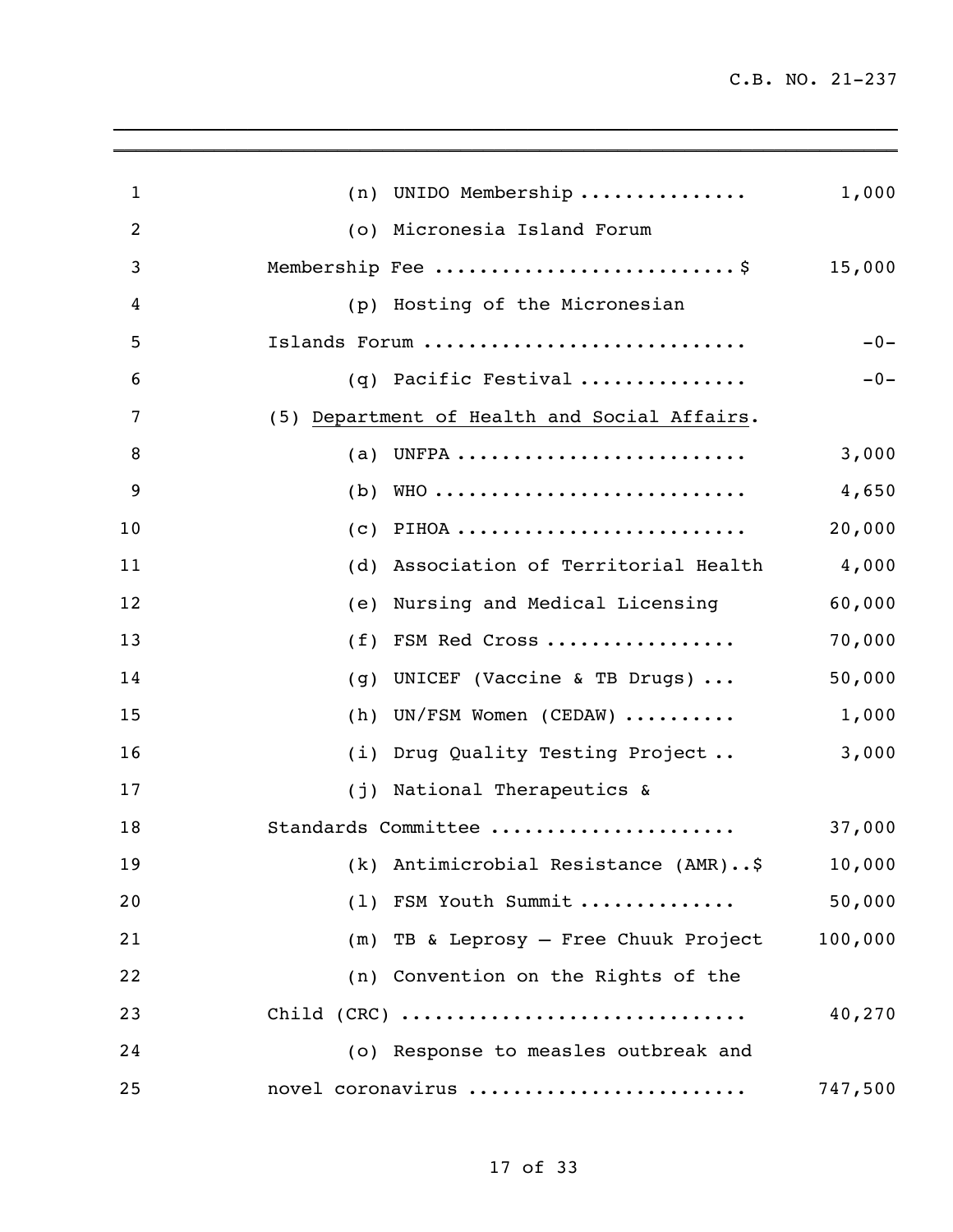| 1  | (6) Department of Education.                                    |
|----|-----------------------------------------------------------------|
| 2  | (a) Aid for Non-Public Schools $$800,000$                       |
| 3  | (b) Aid to CMI Students $\ldots$ [40,000]<br>$-0-$              |
| 4  | 100,000<br>Aid to PCC Students<br>(c)                           |
| 5  | National Scholarship [3,000,000] 2,500,000<br>(d)               |
| 6  | National Close-up $[75,000]$<br>$-0-$<br>(e)                    |
| 7  | Merit Scholarship 275,000<br>(f)                                |
| 8  | (g) Aid to FSM Students in Japan[ <del>100,000</del> ]<br>$-0-$ |
| 9  | (h) Caroline College & Pastoral                                 |
| 10 | Institute<br>75,000                                             |
| 11 | 75,000<br>(i) Faithwalk Christian College                       |
| 12 | 35,000<br>(j) Aid to FSM Students in China                      |
| 13 | 35,000<br>(k) Aid to FSM Students in Fiji                       |
| 14 | (7) Department of Transportation,                               |
| 15 | Communication & Infrastructure.                                 |
| 16 | 11,000<br>(a) Asia Pacific Telecommunity                        |
| 17 | International Telecommunications<br>(b)                         |
| 18 | $Union (ITU)$<br>20,867                                         |
| 19 | 28,050<br>(c) $ICAO$                                            |
| 20 | 600,000<br>(d) FSM Capital Energy                               |
| 21 | (e) Micronesian Shipping Commission<br>25,000                   |
| 22 | (f) Fuel and Provisions for Caroline                            |
| 23 | Voyager and Navigator<br>1,345,830                              |
| 24 | (g) MS Navigator - Repair services.<br>100,000                  |
| 25 | 100,000<br>(h) Overtime owed to Shipping crew.                  |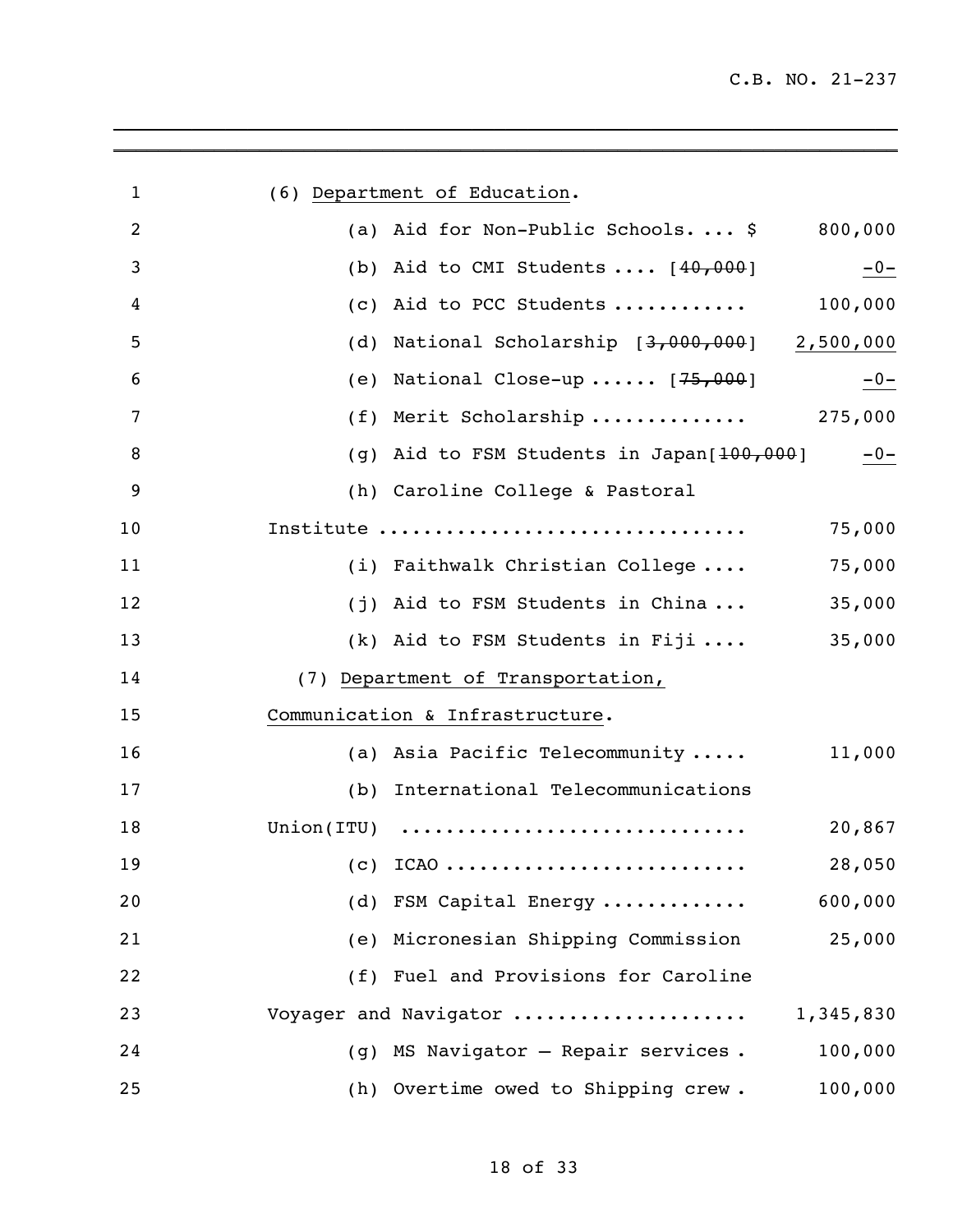| 1              | (i) Shipment cost of ground service          |         |
|----------------|----------------------------------------------|---------|
| $\overline{2}$ | equipment to the FSM States  \$              | 17,500  |
| 3              | (8) Department of Justice.                   |         |
| 4              | (a) States Joint Law Enforcement:            |         |
| 5              |                                              | 75,000  |
| 6              | (b) States Joint Law Enforcement:            |         |
| 7              | Pohnpei                                      | 200,000 |
| 8              | (c) States Joint Law Enforcement:            |         |
| 9              | Chuuk, of which \$80,000 shall be used to    |         |
| 10             | purchase two vehicles for Municipal Police   | 200,000 |
| 11             | (d) States Joint Law Enforcement: Yap 75,000 |         |
| 12             | (e) Police Academy                           | 200,000 |
| 13             | (f) Fuel Subsidy                             | 200,000 |
| 14             | (g) WIPO annual fees, including prior year   |         |
| 15             | membership dues                              | 33,966  |
| 16             | (h) Patrol boats - replenishment for         |         |
| 17             | unplanned search and rescue and outreach     |         |
| 18             | trips, and additional funding for            |         |
| 19             | administrative and humanitarian assistance.  | 300,000 |
| 20             | (i) Reimbursement for investigation          |         |
| 21             | and prosecution to support Yap State         | 210,000 |
| 22             | (j) Interpol membership and activities       | 30,000  |
| 23             | $(k)$ Security for the MIF                   | 33,000  |
| 24             | (9) Department of Environment, Climate       |         |
| 25             | Change and Emergency Management              |         |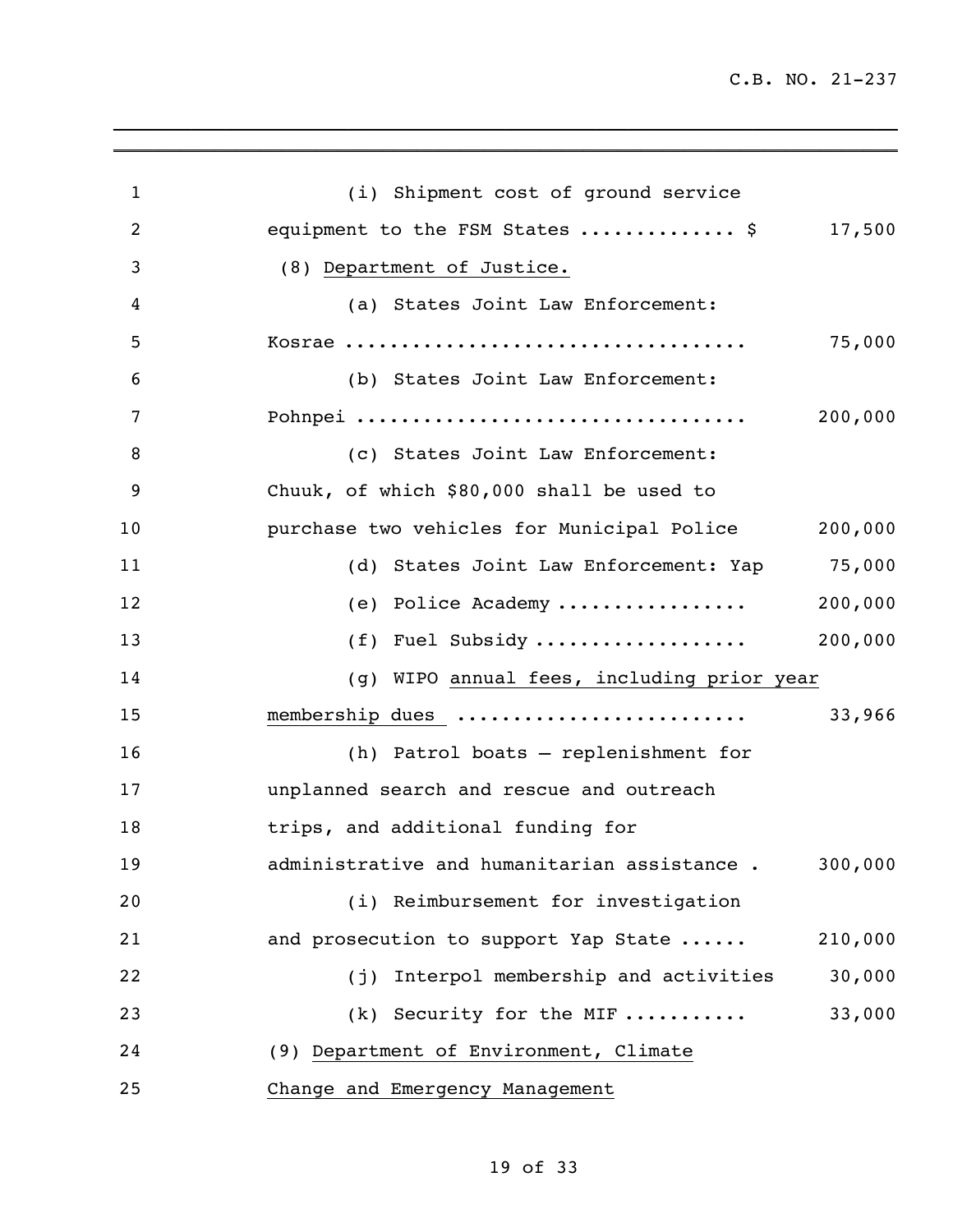| $\mathbf{1}$   | (a)                   |                                             | 835    |
|----------------|-----------------------|---------------------------------------------|--------|
| $\overline{2}$ | (b)                   | UNFCC                                       | 325    |
| 3              | (c)                   | UNCCD                                       | 195    |
| 4              | (d)                   | SPREP Membership                            | 10,768 |
| 5              | (e)                   | Waigani Convention                          | 1,190  |
| 6              | (f)                   | SPREP-Noumea Convention                     | 1,764  |
| $\overline{7}$ | (g)                   | Earth Day Activities                        | 15,000 |
| 8              | (h)                   | 7 <sup>th</sup> Bi-Annual Environment       |        |
| 9              | Conference            |                                             | 20,000 |
| 10             | (i)                   | Basel Convention                            | 197    |
| 11             | (j)                   | Kyoto Protocol                              | 484    |
| 12             | (k)                   | WMO Membership                              | 15,000 |
| 13             | (10) Office of NACHP. |                                             |        |
| 14             | (a)                   | UNESCO                                      | 4,000  |
| 15             | (b)                   | $NCSHPO$                                    | 2,760  |
| 16             | (c)                   | PARBICA                                     | 100    |
| 17             | (d)                   | PIALA                                       | 100    |
| 18             | (e)                   | WHC                                         | 54     |
| 19             |                       | (f) Library fee                             | 50     |
| 20             |                       | (11) Office of the National Public Auditor. |        |
| 21             |                       | (a) APIPA - Staff Development and           |        |
| 22             |                       | Membership Fee                              | 1,750  |
| 23             |                       | (b) PASAI - Staff Development and           |        |
| 24             |                       | Membership Fee                              | 15,000 |
| 25             |                       | (c) 2020 Conference - Staff Development     |        |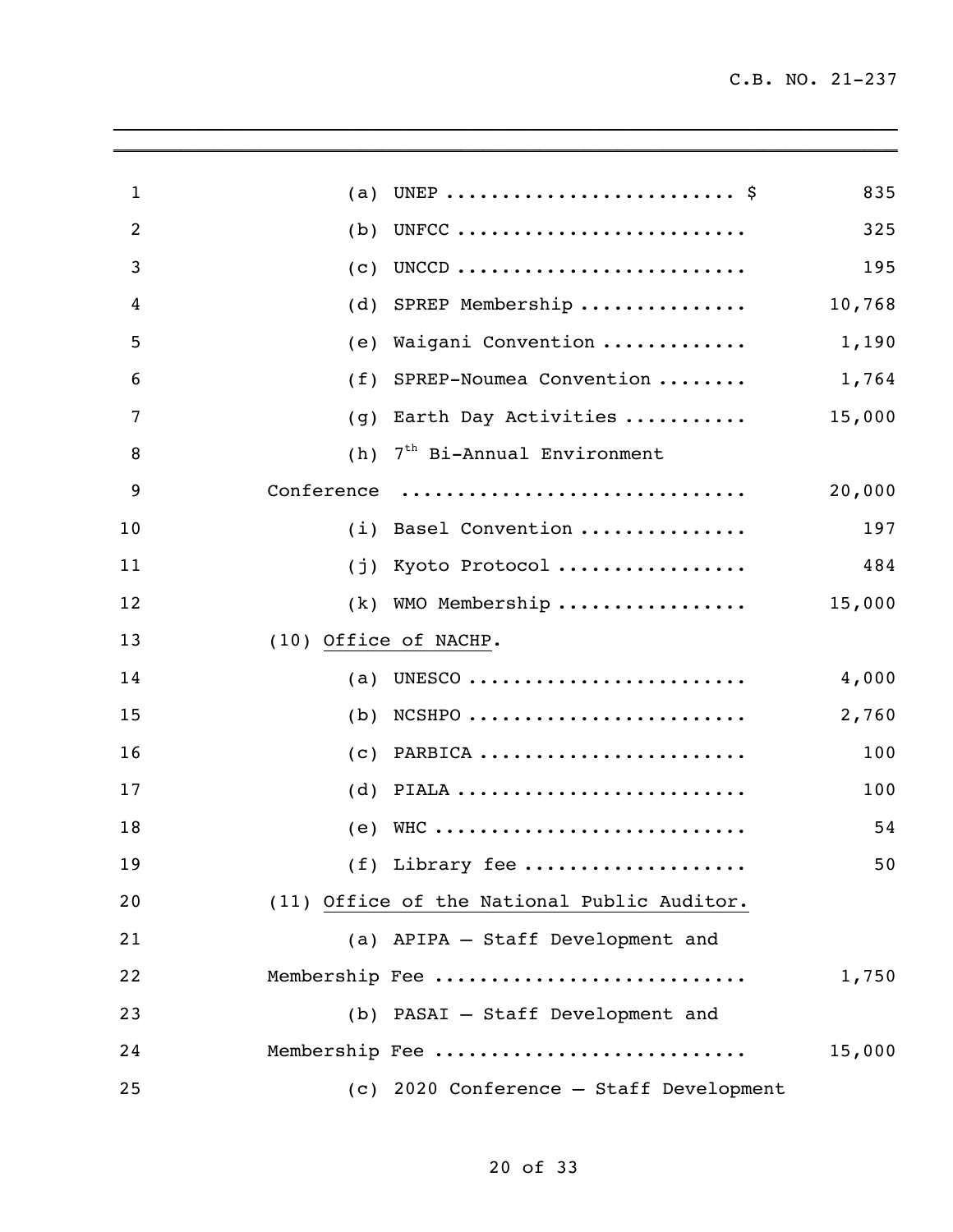| $\mathbf{1}$ | and Membership Fee  \$                    | 29,000  |
|--------------|-------------------------------------------|---------|
| 2            | (12) Congress of the Federated States of  |         |
| 3            | Micronesia.                               |         |
| 4            | (a) IPU Conference, PROVIDED THAT,        |         |
| 5            | 130,000 shall be used for subsidies to    |         |
| 6            | the IPU  [ <del>230,000</del> ]           | 130,000 |
| 7            | (b) Climate Change Conference             | $-0-$   |
| 8            | $(c)$ ACP                                 | $-0-$   |
| 9            | (d) APPF                                  | 50,000  |
| 10           | (e) Staff Upgrade                         | 25,000  |
| 11           | (f) World Bank-IMF Annual Meeting         | $-0-$   |
| 12           | (g) MRA Conference in Japan               | $-0-$   |
| 13           | (h) Fisheries Meeting                     | $-0-$   |
| 14           | (i) IPU Annual Dues                       | 12,500  |
| 15           | (j) COFA Alliance National Network        |         |
| 16           |                                           | 25,000  |
| 17           | (k) Travel to Investment Advisor          |         |
| 18           | $(Wilshire)$                              | $-0-$   |
| 19           | (1) Compact Historical Project            | 25,000  |
| 20           | (m) Assistance for Jennifer Chieng/       |         |
| 21           | Olympic Training                          | 25,000  |
| 22           | (n) Micronesia Productions                | 70,000  |
| 23           | (o) Prior and current year Member and     |         |
| 24           | staff housing                             | 62,000  |
| 25           | (13) Resources (Other Grants, Subsidies & |         |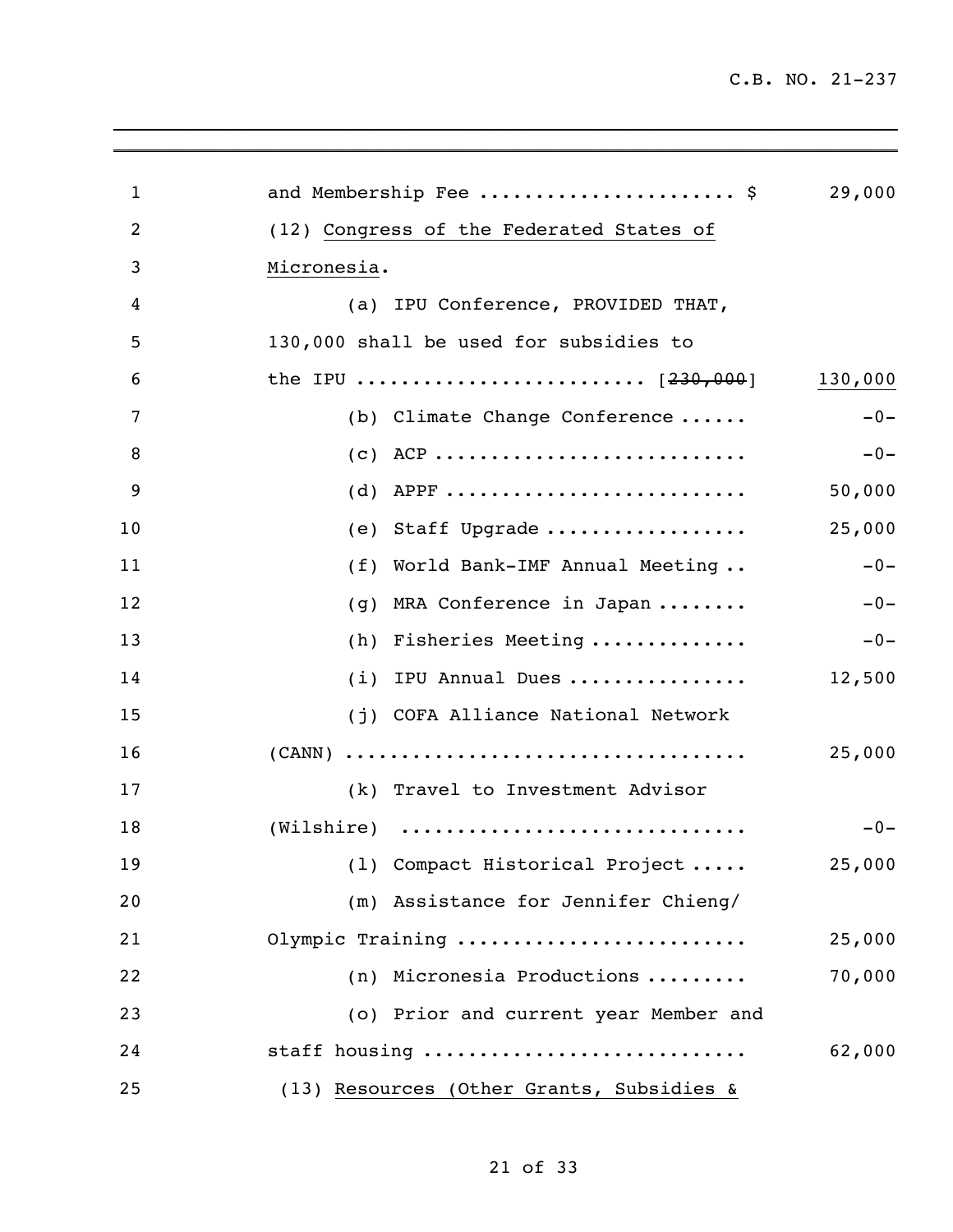| $\mathbf{1}$   | Contributions)                                   |           |
|----------------|--------------------------------------------------|-----------|
| $\overline{2}$ | COM Board Meeting  \$ 5,000<br>(a)               |           |
| 3              | (b) COM-FSM Treaty Obligation                    | 25,000    |
| 4              | (c) FSM Social Security                          |           |
| 5              | Administration                                   | 1,000,000 |
| 6              | (d) State Judiciaries: Kosrae                    | 40,000    |
| 7              | (e) State Judiciaries: Pohnpei                   | 60,000    |
| 8              | State Judiciaries: Chuuk<br>(f)                  | 110,000   |
| 9              | State Judiciaries: Yap<br>(g)                    | 40,000    |
| 10             | (h) National Law Day                             | 50,000    |
| 11             | (i) Micronesian Legal Services                   |           |
| 12             | Corporation (MLSC)                               | 250,000   |
| 13             | NORMA-Forum Fisheries Agency (FFA) 62,638<br>(i) |           |
| 14             | NORMA - WCPFC Tuna Commission Fee<br>(k)         | 257,284   |
| 15             | (1)<br>Independence Day Activities [50,000]      | 26,695    |
| 16             | MLFC Loan Payment<br>(m)                         | 260,000   |
| 17             | (n) Single Audit Fee (FY 2019) $\cdots$          | 460,000   |
| 18             | (o) Staff housing $[660,000]$                    | 735,000   |
| 19             | (p) Recruitment & Repatriation                   | 223,218   |
| 20             | (q) Legal and Advocacy Services in               |           |
| 21             | Washington D.C. (A&P)                            | $-0-$     |
| 22             | (r) Pacific Missionary Aviation-Subsidy          | 100,000   |
| 23             | (s) Caroline Island Air - Subsidy to             |           |
| 24             | assist with insurance costs                      | 100,000   |
| 25             | (t) National Olympic Committee -Qualifiers and   |           |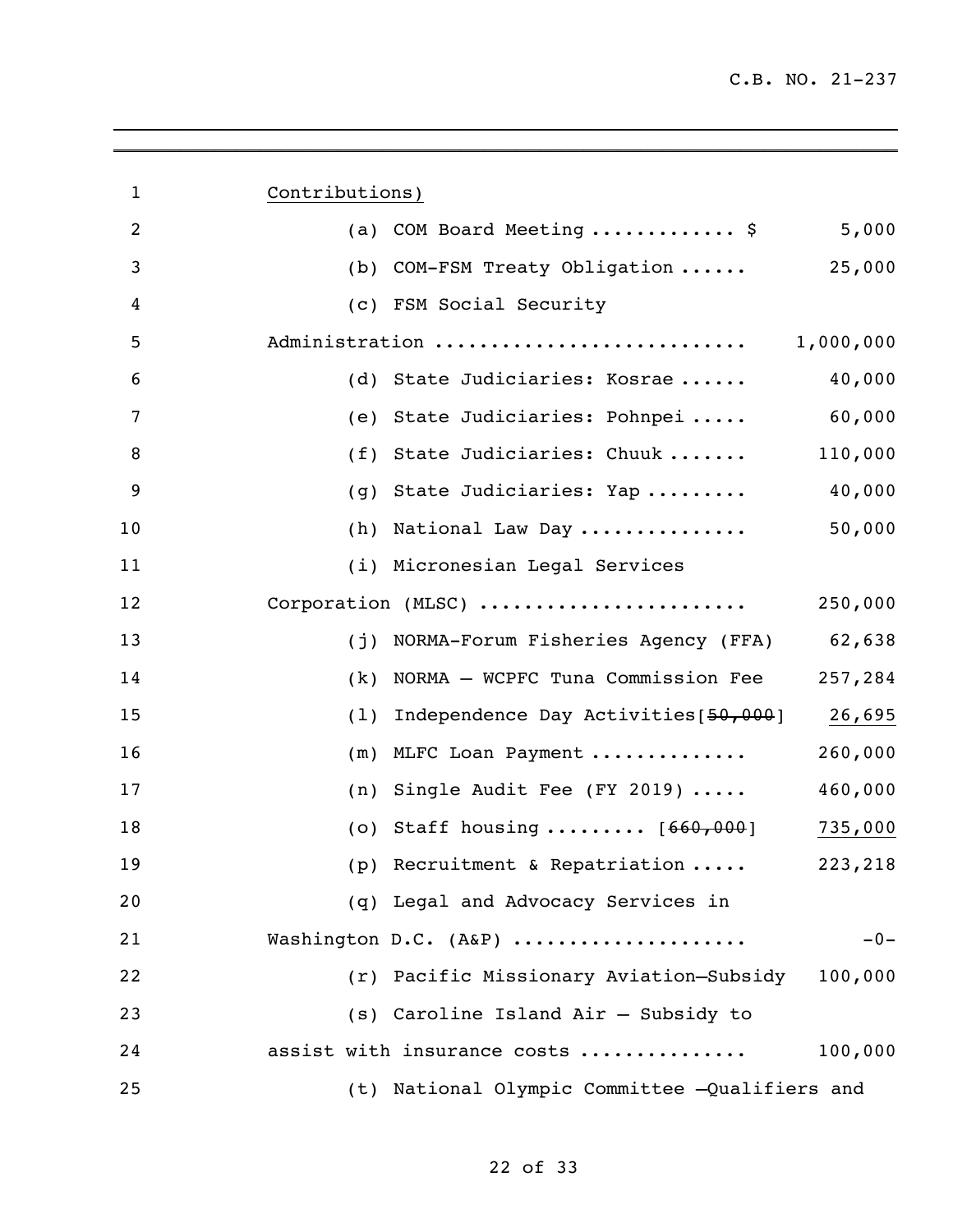| $\mathbf{1}$ | Olympic Coaching  \$<br>45,000                                 |
|--------------|----------------------------------------------------------------|
| 2            | (u) Saint Cecilia Catholic School-                             |
| 3            | School bus and classroom renovations<br>70,000                 |
| 4            | (v) Acting Capacity-Jeem Lippwe<br>15,000                      |
| 5            | (w) Acting Capacity-Henry Shrew<br>15,000                      |
| 6            | $(x)$ Micare subsidy  680,000                                  |
| 7            | (y) Contribution to the Tourism Sector                         |
| 8            | Mitigation Fund<br>1,000,000"                                  |
| 9            | Section 6. Section 9 of Public Law No. 21-42, as amended by    |
|              | 10 Public Laws Nos. 21-55, 21-77, and 21-116 is hereby further |
|              | 11 amended to read as follows:                                 |
| 12           | "Section 9. Capital and Human Resources Development.           |
| 13           | The sum of $[$17,299,326]$ \$16,820,326 or so much thereof     |
| 14           | as may be necessary, is hereby appropriated from the           |
| 15           | General Fund of the Federated States of Micronesia for         |
| 16           | the fiscal year ending September 30, 2020, for the             |
| 17           | following capital improvements, development programs,          |
| 18           | and projects and human resources development. Of the           |
| 19           | total amount of funds appropriated herein, \$1,000,000         |
| 20           | shall be deemed to come from funds available under the         |
| 21           | amended Compact from education sector; and \$1,246,022         |
| 22           | shall be deemed to come from funds available under             |
| 23           | Supplemental Education Grant. The sum appropriated by          |
| 24           | this section shall be apportioned as follows:                  |
| 25           | (1) College of Micronesia - FSM.                               |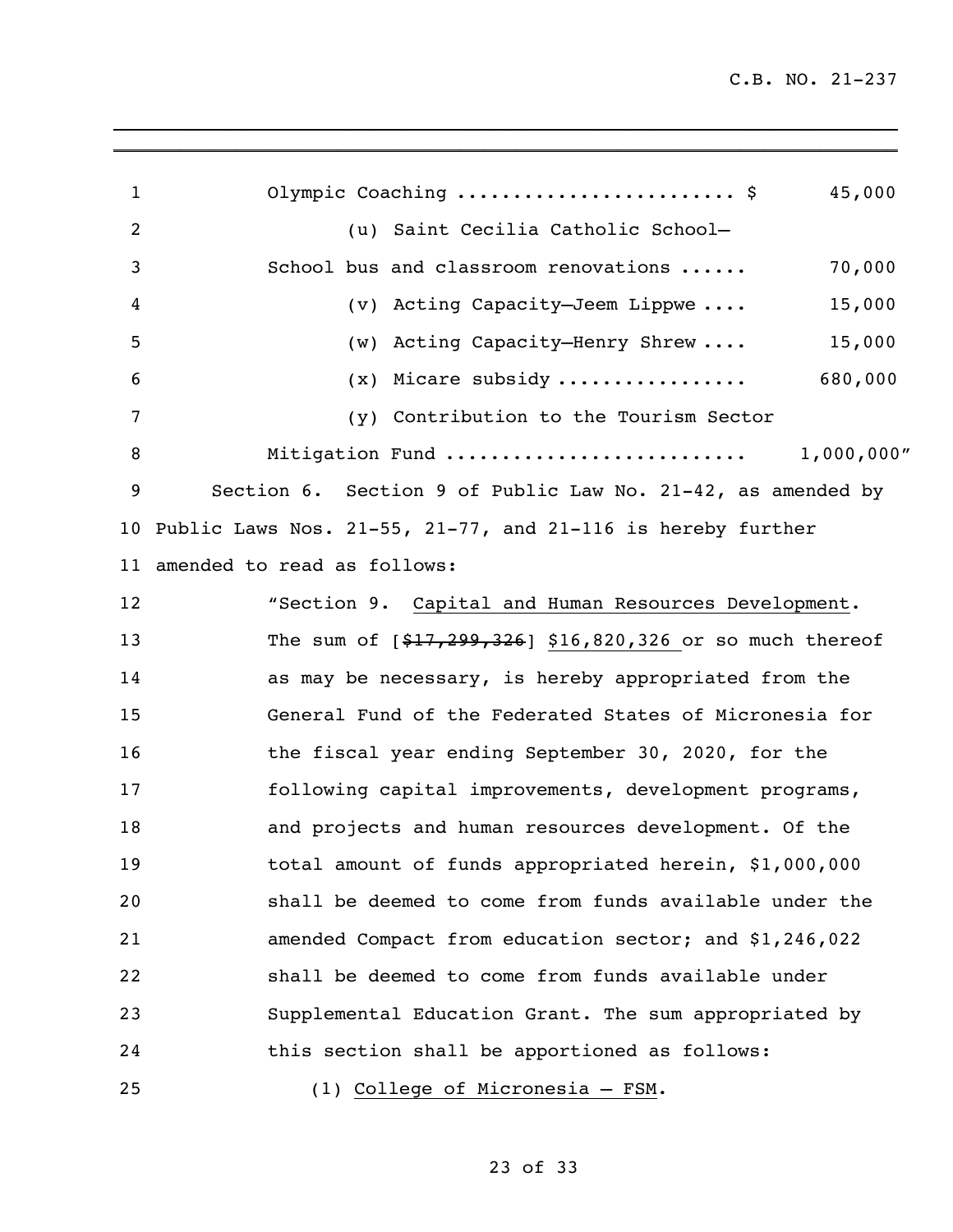| $\mathbf{1}$   | (a) College of Micronesia-FSM $$4,050,000$      |
|----------------|-------------------------------------------------|
| $\overline{2}$ | (b) FSM Fisheries and Maritime                  |
| 3              | Institute (FMI) $[875,611]$ 575,611             |
| 4              | (c) College of Micronesia-FSM SEG               |
| 5              | Funding<br>689,948                              |
| 6              | 300,000<br>(d) COM-FSM Endowment Fund           |
| 7              | (2) Department of Finance & Administration.     |
| 8              | 40,000<br>(a) FSM Warehouse lease & maintenance |
| 9              | (b) PCD Awareness & Training $15,000$           |
| 10             | (3) Department of Resources & Development.      |
| 11             | (a) R&D SNLC<br>100,000                         |
| 12             | (b) Enhancing Tourism: Kosrae subsidy to        |
| 13             | the Office of the Governor of the States        |
| 14             | of Kosrae; PROVIDED THAT, no funds shall        |
| 15             | be used for travel expenses 250,000             |
| 16             | (c) Enhancing Tourism: Pohnpei  500,000         |
| 17             | (d) Enhancing Tourism: Chuuk - to be            |
| 18             | apportioned as follows:                         |
| 19             | $(1)$ Chuuk Visitor's Bureau 120,000            |
| 20             | (2) Environmental Protection                    |
| 21             | Agency - Solid Waste Program 120,000            |
| 22             | (3) Department of Agriculture -                 |
| 23             | Forestry & Conservation<br>100,000              |
| 24             | $(4)$ Fisheries<br>100,000                      |
| 25             | 30,000<br>(5) Chuuk Women's Council (CWC)       |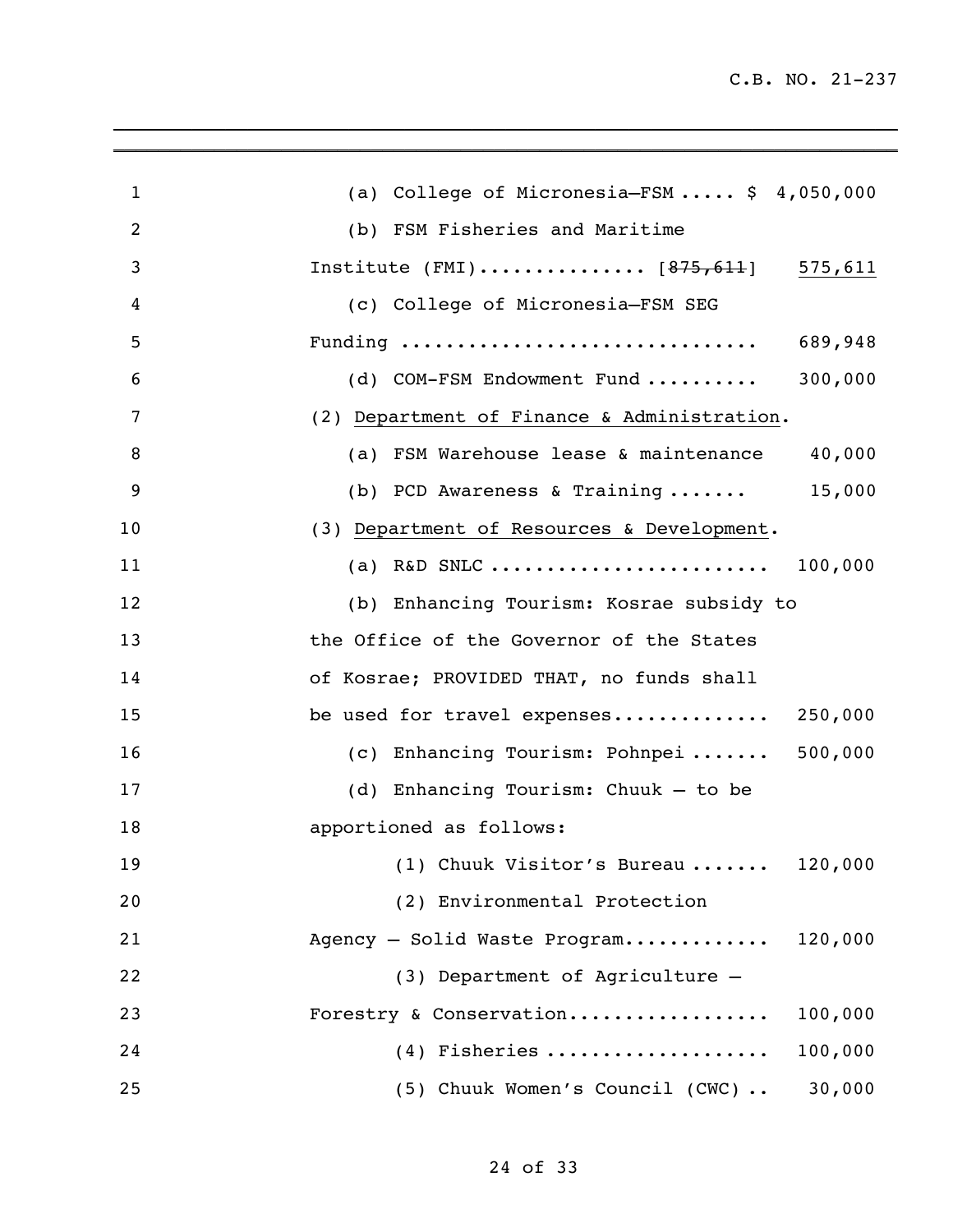| $\mathbf{1}$ | (6) Chuuk Public Health - non-                |
|--------------|-----------------------------------------------|
| 2            | communicable disease (NDC) prevention,        |
| 3            | education and outreach\$ 30,000               |
| 4            | (e) Enhancing Tourism: Yap-to be used         |
| 5            | for Yap Stone Money Banks and Paths, Yap      |
| 6            | Historical Sites, and other land-based        |
| 7            | tourism development projects; PROVIDED THAT,  |
| 8            | no funds shall be used for travel expenses    |
| 9            | [and no funds shall be expended until there   |
| 10           | is an Official Tourism Plan in place  250,000 |
| 11           | Department of Transportation,<br>(4)          |
| 12           | Communications and Infrastructure             |
| 13           | (a) Operation and Dry-Docking of              |
| 14           | Caroline Voyager and Navigator 1,500,000      |
| 15           | (b) FSM National Government Computer          |
| 16           |                                               |
| 17           | (c) AIP Matching Fund  961,667                |
| 18           | (d) Relocation of power and telephone         |
| 19           | lines in Pohnpei - Madolenihmw<br>50,000      |
| 20           | (5) Department of Justice.                    |
| 21           | (a) Anti-Human Trafficking Enforcement,       |
| 22           | Campaign and Investigation<br>125,000         |
| 23           | (b) Victims Shelter & Services<br>100,000     |
| 24           | (c) Boat maintenance<br>125,000               |
| 25           | (6) Department of Environment, Climate        |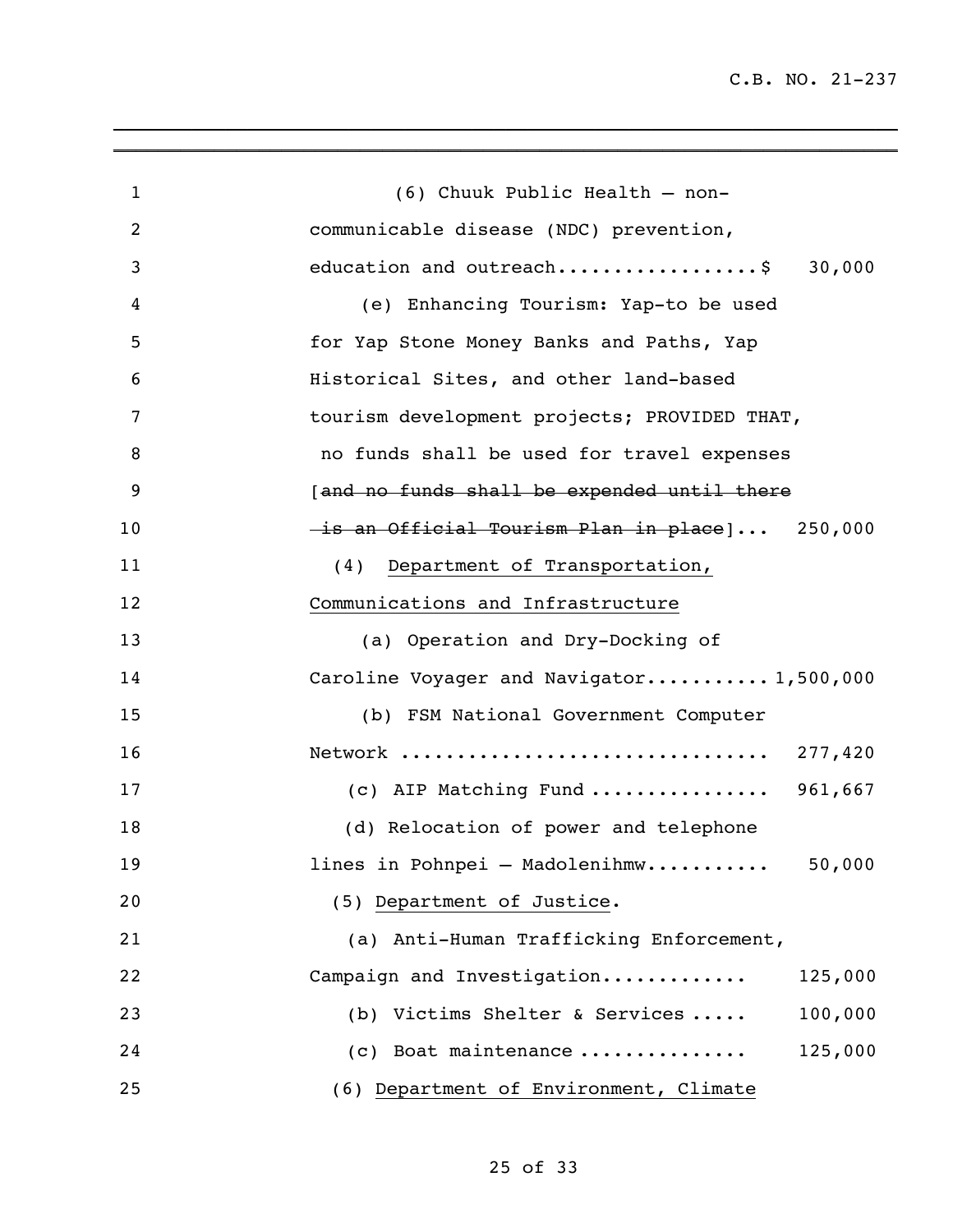| 1  | Change and Emergency Management.             |
|----|----------------------------------------------|
| 2  | (a) National & State Table Top               |
| 3  | Exercise $$[30,000]$<br>$-0-$                |
| 4  | (b) Outer Island Trip Assessment-            |
| 5  | Climate Change & Disaster                    |
| 6  | Risk Management [80,000]<br>$-0-$            |
| 7  | (c) National Joint Platform for              |
| 8  | Environment & Risk Resilience<br>20,000      |
| 9  | (d) International Day for Disaster           |
| 10 | Reduction<br>12,000                          |
| 11 | (e) Training & Maintenance for Radio         |
| 12 | Communication<br>14,000                      |
| 13 | (f) Fostering Sustainable Solid Waste        |
| 14 | Management Systems in FSM [165,000]<br>$-0-$ |
| 15 | (7) National Election.                       |
| 16 | (a) National Election (Voter ID              |
| 17 | Card Project)<br>$-0-$                       |
| 18 | (8) Department of Health and Social Affairs. |
| 19 | 22,200<br>(a) MOE—BHWP                       |
| 20 | 50,000<br>(b)<br>Electronic Record System    |
| 21 | 120,000<br>(c) Rheumatic Heart Program       |
| 22 | (d) Medical Specialist Team<br>195,000       |
| 23 | (e) National Women Council<br>50,000         |
| 24 | (f) Vector Surveillance & Control            |
| 25 | 50,000<br>Program                            |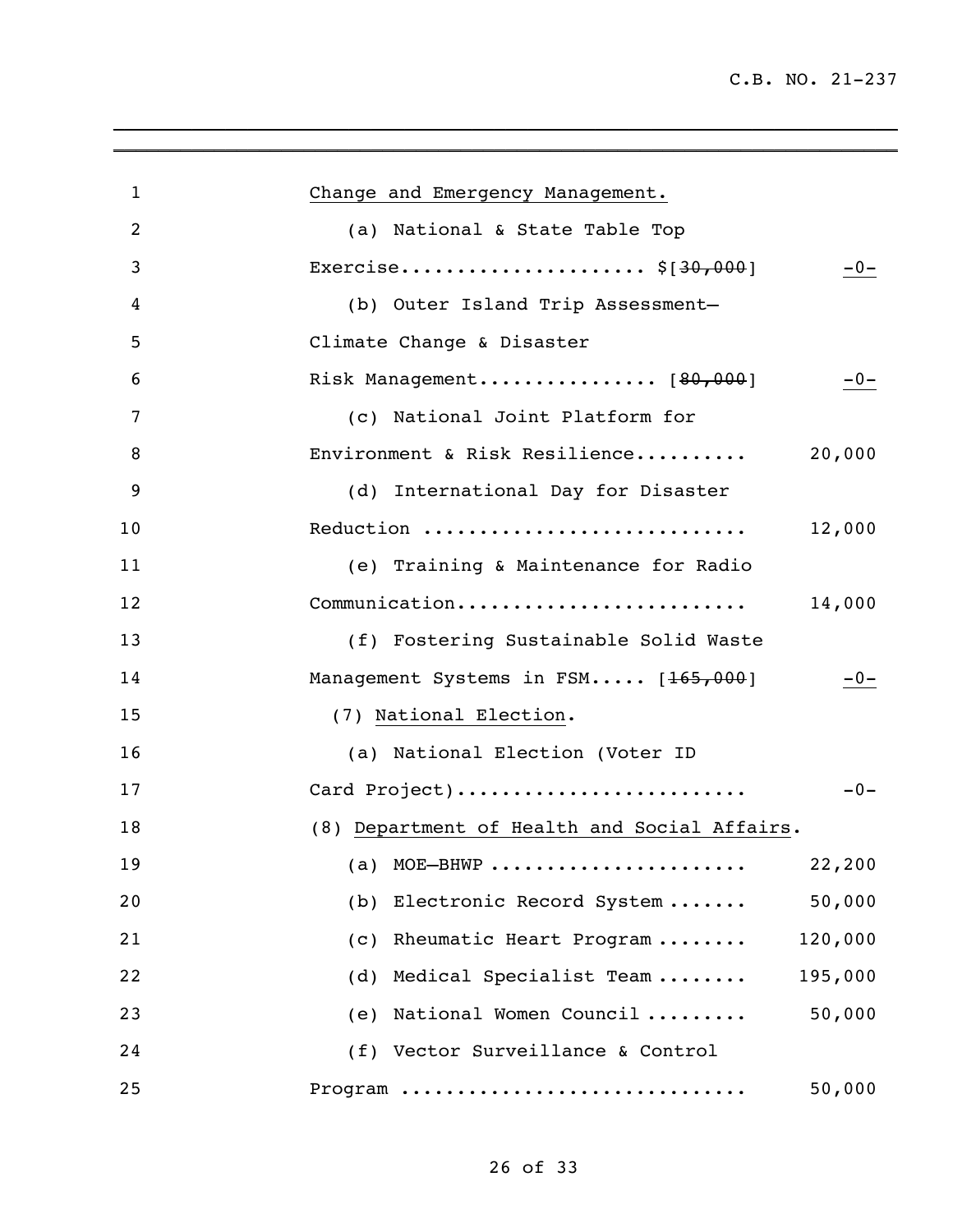| $\mathbf{1}$ | (g) Histopathology laboratory $$[60,000]$ 1,000       |         |
|--------------|-------------------------------------------------------|---------|
| 2            | (h) FSM Food safety laboratory  40,000                |         |
| 3            | (9) Department of Education.                          |         |
| 4            | (a) NDOE Year 3 Project (SEG)  556,074                |         |
| 5            | (b) School Accreditation $[250,000]$ 50,000           |         |
| 6            | (c) Teacher Certification                             |         |
| 7            |                                                       |         |
| 8            | (d) Literacy intervention for FSM                     |         |
| 9            | Leaders of Tomorrow (LIFT) $181,170$                  |         |
| 10           | (e) Development of Science Student                    |         |
| 11           | Learning Outcomes (SLOs) $[250,000]$ 150,000          |         |
| 12           | (f) Quality Development $15,000$                      |         |
| 13           | (g) NMCT administration $\ldots \ldots \ldots$ 30,000 |         |
| 14           | $(10)$ NORMA                                          |         |
| 15           | (a) Commemoration of World Tuna                       |         |
| 16           | Day 2020                                              | 25,000  |
| 17           | (b) FFC Meetings                                      | 80,000  |
| 18           | (12) Other Capital and Human Resources                |         |
| 19           | Development                                           |         |
| 20           | (a) Capital Improvement Projects                      | $-0-$   |
| 21           | (b) Design and Construction of                        |         |
| 22           | Veterans Memorial                                     | 150,000 |
| 23           | (c) Conservation Society in each                      |         |
| 24           | state to be apportioned as follows:                   |         |
| 25           | $(1)$ Kosrae                                          | 25,000  |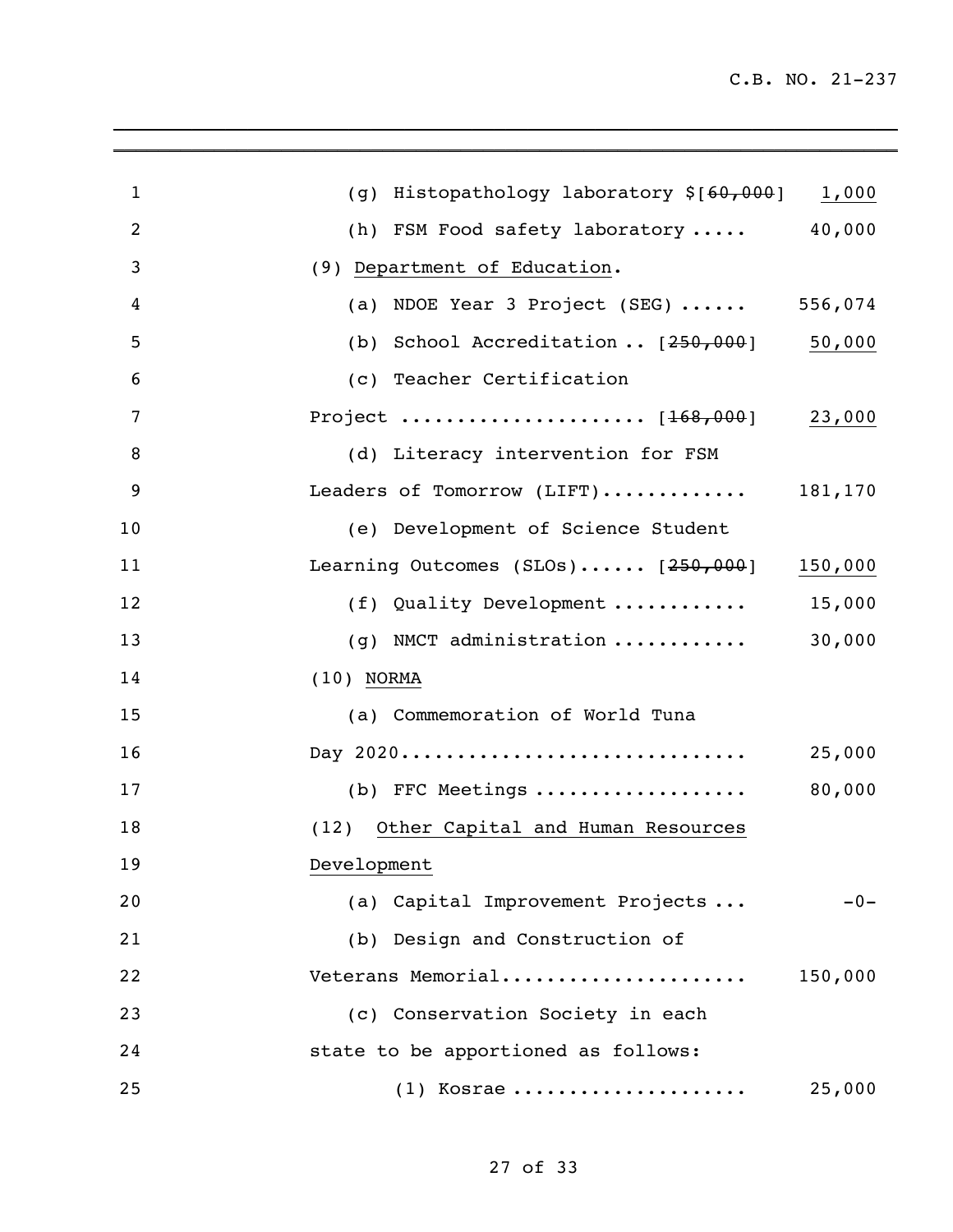| $\mathbf{1}$   | $(2)$ Pohnpei \$<br>25,000                    |
|----------------|-----------------------------------------------|
| $\overline{2}$ | $(3)$ Chuuk<br>25,000                         |
| 3              | 25,000                                        |
| 4              | (d) 2020 Constitutional Convention            |
| 5              | Convening and Expenses 1,026,236              |
| 6              | (e) Purchase/down payment for facility        |
| 7              | house of the FSM Embassy in Japan 1,500,000   |
| 8              | (f) Chuuk state purchase a field trip         |
| 9              | 800,000<br>vessel                             |
| 10             | (g) Pohnpei State purchase of field trip      |
| 11             | vessel and operation costs 300,000            |
| 12             | (h) Hazardous pay to health care workers      |
| 13             | in the Federated States of Micronesia,        |
| 14             | foreign service personnel in infected         |
| 15             | countries, and other national government      |
| 16             | employees regardless of employment status who |
| 17             | qualify for hazard pay due to the coronavirus |
| 18             | outbreak<br>250,000                           |
| 19             | (i) Purchase and delivery of an outer         |
| 20             | 250,000<br>island airplane                    |
| 21             | (j) Assistance to FSM residents               |
| 22             | stranded in Hawaii and Guam due to the        |
| 23             | COVID-19 travel restrictions<br>200,000       |
| 24             | (k) Assistance to FSM students who            |
| 25             | are unable to return home due to the          |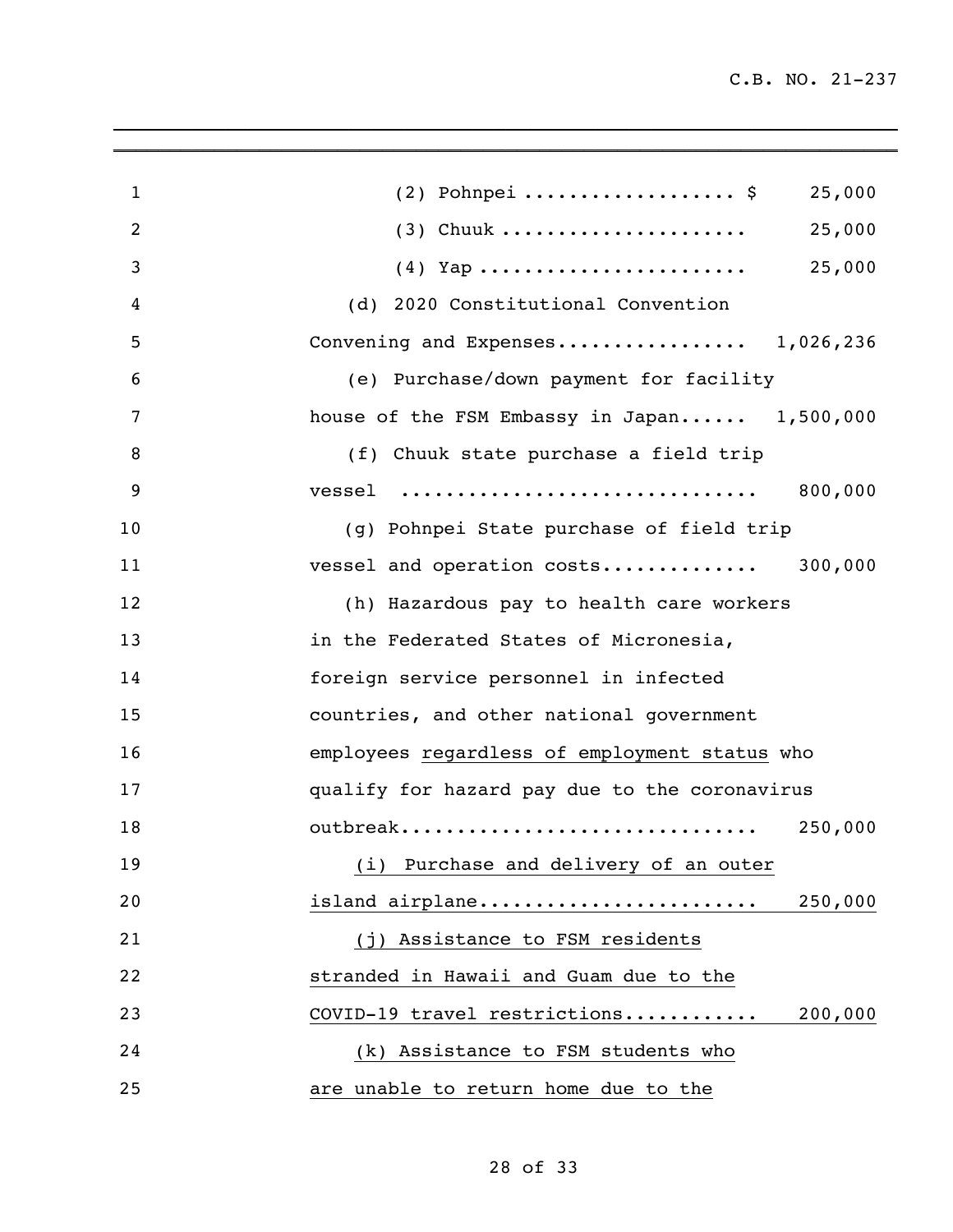| $\mathbf{1}$ | COVID-19 travel restrictions\$<br>100,000                                     |
|--------------|-------------------------------------------------------------------------------|
| 2            | (1) Payment to the University of                                              |
| 3            | Guam for FSM students room and board while                                    |
| 4            | unable to return to the FSM due to travel                                     |
| 5            | $50,000.$ "<br>restrictions                                                   |
| 6            | Section 7. Section 12 of Public Law No. 21-42, as amended by                  |
| 7            | Public Laws Nos. $21-55$ , $21-77$ , $21-94$ , and $21-116$ is hereby further |
| 8            | amended to read as follows:                                                   |
| 9            | "Section 12. Allotment and Management of Funds and                            |
| 10           | Lapse Dates.                                                                  |
| 11           | (1) General provisions.                                                       |
| 12           | (a) All funds appropriated by this act shall be                               |
| 13           | allotted, managed, administered and accounted for in                          |
| 14           | accordance with applicable law, including, but not                            |
| 15           | limited to, the Financial Management Act of 1979.                             |
| 16           | (b) The allottees shall be responsible for                                    |
| 17           | ensuring that these funds, or so much thereof as may be                       |
| 18           | necessary, are used solely for the purposes specified in                      |
| 19           | this act, and that no obligations are incurred in excess                      |
| 20           | of the sums appropriated.                                                     |
| 21           | (2) Allottees. The allottees of the funds                                     |
| 22           | appropriated by this act are as follows:                                      |
| 23           | (a) Section 2 - the allottee of these funds shall                             |
| 24           | be the President of the Federated States of Micronesia;                       |
| 25           | (b) Section 3 - the allottee of these funds shall                             |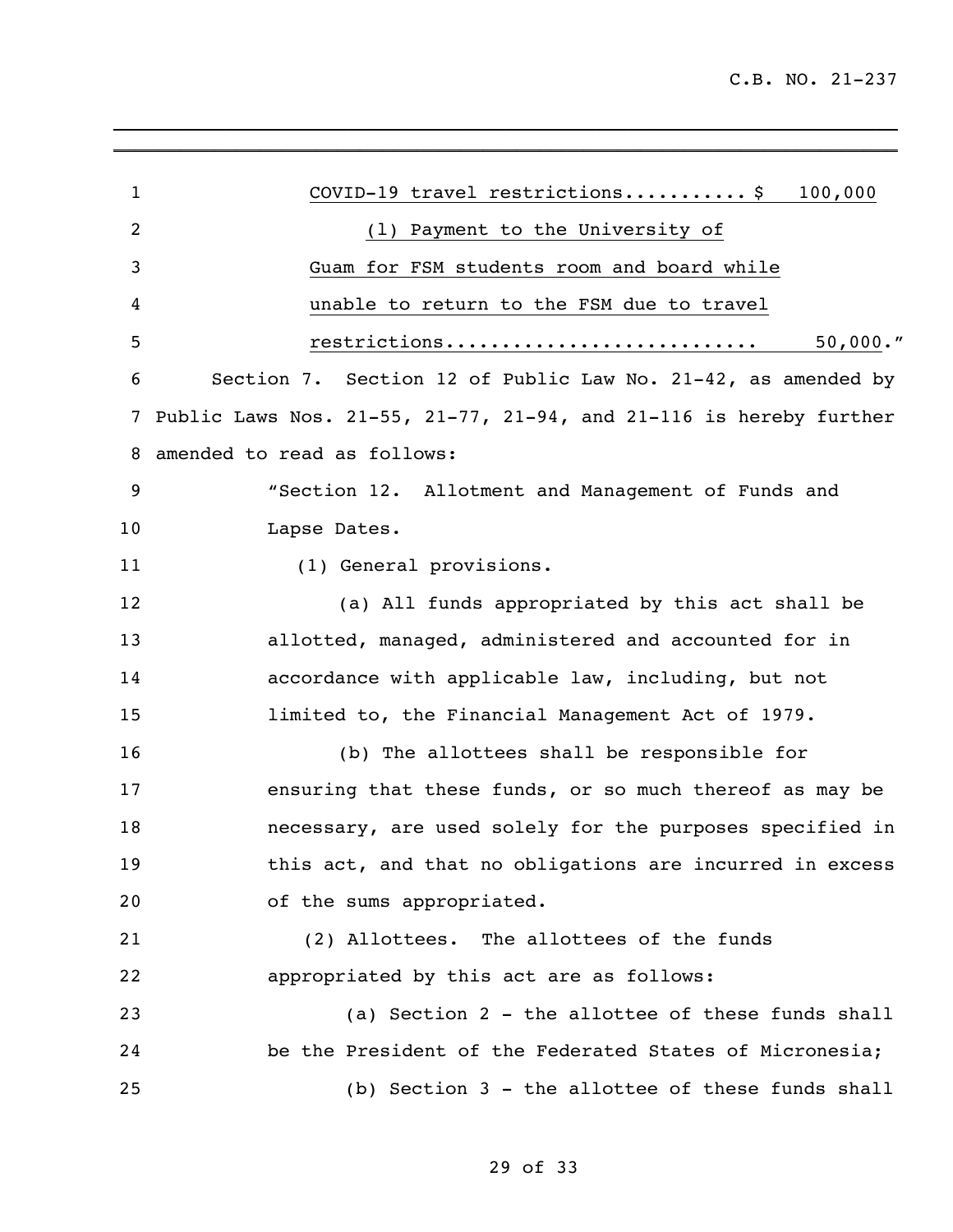| $\mathbf 1$ | be the Speaker of the Congress of the Federated States     |
|-------------|------------------------------------------------------------|
| 2           | of Micronesia;                                             |
| 3           | (c) Section $4$ - the allottee of these funds shall        |
| 4           | 23 of 26 be the Chief Justice of the Supreme Court of      |
| 5           | the Federated States of Micronesia;                        |
| 6           | (d) Section $5$ - the allottee of these funds shall be the |
| 7           | Public Auditor of the Federated States of Micronesia;      |
| 8           | (e) Sections 6 through 9 - the allottee of these           |
| 9           | funds shall be the President of the Federated States of    |
| 10          | Micronesia; PROVIDED, HOWEVER, that for the following      |
| 11          | subsections of sections 8 through 9 of this act:           |
| 12          | (i) Sections $8(1)(f)$ and $8(13)(q)$ - the                |
| 13          | allottee of these funds shall be the Chair of the Joint    |
| 14          | Committee on Compact Review and Planning;                  |
| 15          | (ii) Section $8(8)(a)$ - the allottee of these             |
| 16          | funds shall be the Governor of the state of Kosrae;        |
| 17          | (iii) Section $8(8)(b)$ - the allottee of these            |
| 18          | funds shall be the Governor of the state of Pohnpei;       |
| 19          | (iv) Section $8(8)(c)$ – the allottee of these             |
| 20          | funds shall be the Governor of the state of Chuuk;         |
| 21          | (v) Section $8(8)(d)$ - the allottee of these              |
| 22          | funds shall be the Governor of the state of Yap;           |
| 23          | $(vi)$ Section 8(11) - the allottee of these               |
| 24          | funds shall be the Public Auditor of the Federated         |
| 25          | States of Micronesia;                                      |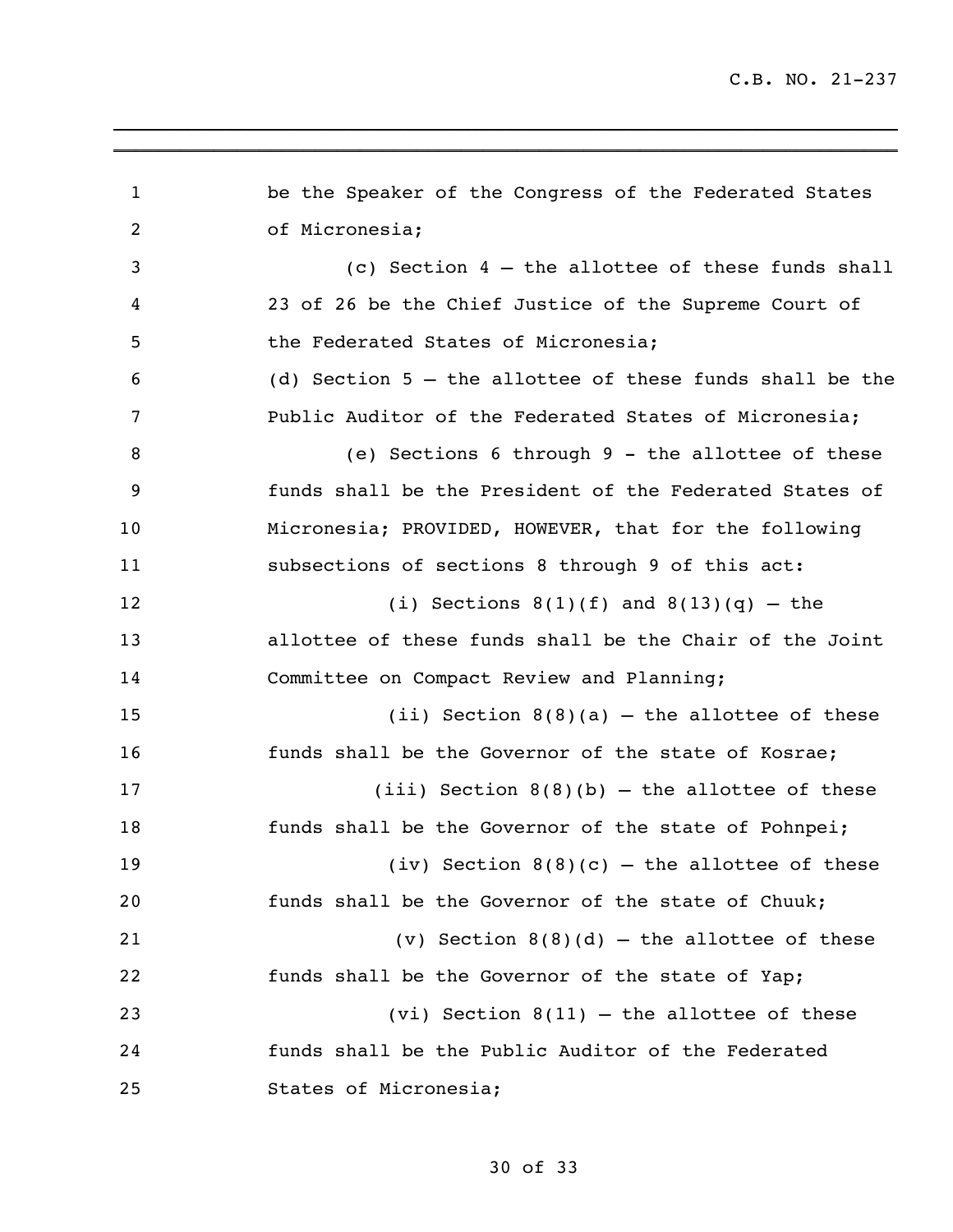(vii) Section 8(12) – the allottee of these 24 of 26 C.B. NO. 21-104, C.D.1, C.D.2 funds shall be the Speaker of the Congress of the Federated States of Micronesia; (viii) Section 8(13)(a) – the allottee of these funds shall be the President of the College of Micronesia-FSM;  $(ix)$  Section 8(13)(d) through (g) - the allottee of these funds shall be the Chief Justice of 10 the respective State Supreme Court; (x) Section 8(13)(h) - the allottee of these funds shall be the Chief Justice of the Supreme Court of 13 the Federated States of Micronesia; (xi) Section 9(1) – the allottee of these funds shall be the President of the College of Micronesia-FSM; (xii) Section 9(3)(b) – the allottee of these funds shall be the Governor of the state of Kosrae; (xiii) Section 9(3)(c) – the allottee of these funds shall be the Governor of the state of Pohnpei; (xiv) Section 9(3)(d) – the allottee of these funds shall be the Governor of the state of Chuuk; (xv) Section 9(3)(e) – the allottee of these funds shall be the Governor of the state of Yap;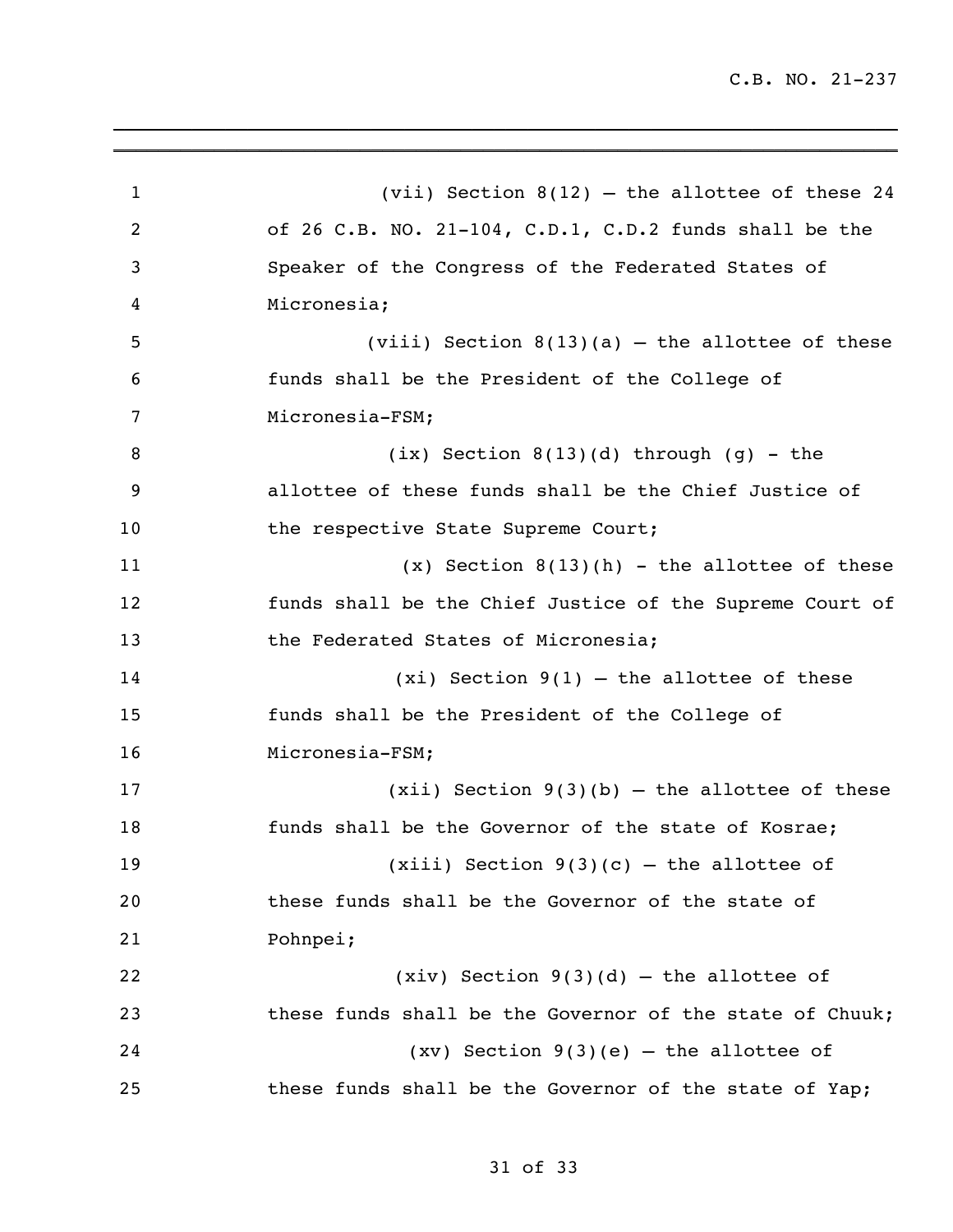| $\mathbf 1$ | $(xvi)$ Section 9(12)(b) – the allottee of               |
|-------------|----------------------------------------------------------|
| 2           | these funds shall be the Speaker of the Congress of the  |
| 3           | Federated States of Micronesia;                          |
| 4           | (xvii) Section $9(12)(f)$ the allottee of                |
| 5           | these funds shall be the [Secretary of Department of     |
| 6           | Transportation, Communications and Infrastructure]       |
| 7           | Governor of the State of Chuuk;                          |
| 8           | (xviii) Section $8(13)(t)$ - the allottee of             |
| 9           | these funds shall be the National Olympic Committee;     |
| 10          | $(xix)$ Section 8(13)(u) – the allottee of               |
| 11          | these funds shall be the Principal of Saint Cecilia      |
| 12          | Catholic School;                                         |
| 13          | $(xx)$ Section 9(12)(d) – the allottee of                |
| 14          | these funds shall be the President of the Constitutional |
| 15          | Convention.                                              |
| 16          | $(xxi)$ Section 9(12)(g) – the allottee of               |
| 17          | these funds shall be the [Pohnpei Island Development     |
| 18          | Authority (PIDA) Mayor of Pinglap.                       |
| 19          | (3) Lapse date. The authority of the allottees to        |
| 20          | obligate funds appropriated by this act shall lapse as   |
| 21          | of September 30, 2020; PROVIDED, HOWEVER, that the funds |
| 22          | appropriated under section 9 of this act shall not       |
| 23          | lapse."                                                  |
| 24          |                                                          |
| 25          |                                                          |